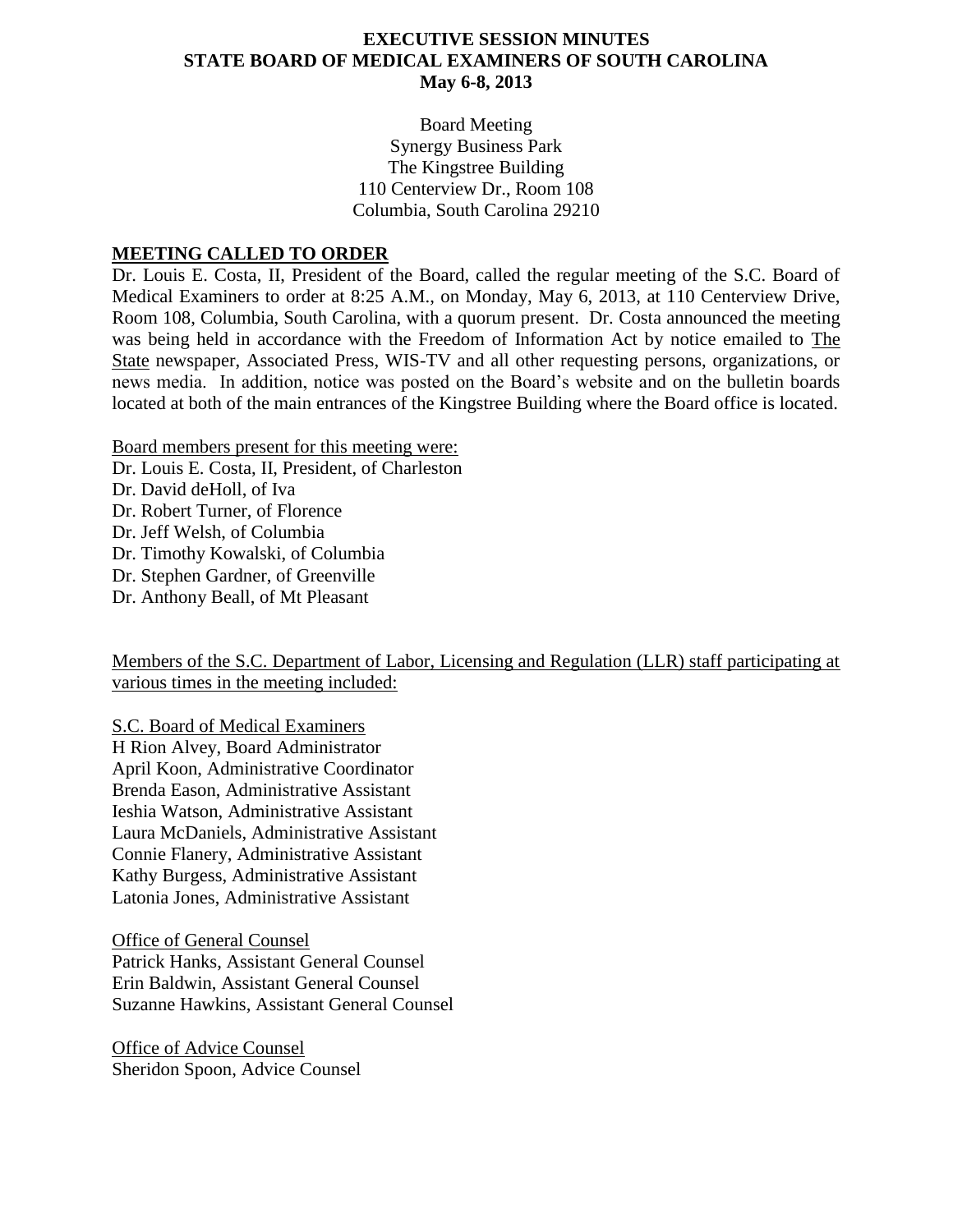## **REVIEW/APPROVAL OF AGENDA**

An agenda for this meeting was reviewed and approved.

#### **REVIEW/APPROVAL OF MINUTES FROM FEBRUARY 2013, MARCH 2013 AND APRIL 2013 BOARD MEETINGS:**

\_\_\_\_\_\_\_\_\_\_\_\_\_\_\_\_\_\_\_\_\_\_\_\_\_\_\_\_\_\_\_\_\_\_\_\_\_\_\_\_\_\_\_\_\_\_\_\_\_\_\_\_\_\_\_\_\_\_\_\_\_\_\_\_\_\_\_\_\_\_\_\_\_

After considering recommendations, additions, deletions and corrections, a motion was made to approve the February 4-6, 2013 minutes by Dr. Welsh and seconded by Dr. Beall. The motion and the minutes were unanimously passed.

After considering recommendations, additions, deletions and corrections, a motion was made to approve the March 6, 2013 minutes by Dr. deHoll and seconded by Dr. Turner. The motion and the minutes were unanimously passed.

After considering recommendations, additions, deletions and corrections, a motion was made to approve the April 15, 2013 minutes by Dr. Gardner and seconded by Dr. deHoll. The motion and the minutes were unanimously passed.

#### **SC MEDICAL ASSOCIATION PRESENTATION AND UPDATE OF THE CME TRACKING PROGRAM**

Todd Atwater, CEO of the SCMA, Sharon Kelly, Director of Education and Margie Heggie, Chief Operating Officer came to speak before the Board about the SCMA's CME tracking program and updates.

Discussion included not limited to Mr. Atwater thanking the Board for their support and he noted that the SCMA has asked the President of the SC Medical Board to be an official ex-officio member of their board. He also provided an update on the SCMA's Continuing Medical Education tracking program that the Federation of State Medical Boards Maintenance of Licensure Implementation group recommended for compliance purposes which was implemented last August and approved by the board. Mr. Atwater went on to say that this summer they will provide the board with a compilation of the names of the physician members who are compliant with SC law. He stated the program has been successful and beneficial for education in the physician community with 1,360 physicians using the program. Mrs. Kelly presented a graph that shows they accredit 13 organizations in SC. She extended an invitation to any member of the board that would like to come watch their CME program in action. She also stated that there is a program for CME during committee learning that may allow board members to obtain Category 1 CME's with approval and also any public licensee that it is in attendance could sign the sign-in sheet and complete the demographic portion of the evaluation and would be eligible to receive CME also. Dr. Gardner thanked the SCMA for the collaborative relationship they have with the board and their ability to educate physicians about maintenance of licensure to ensure public safety.

#### **STAT HEALTH DOCTORS PRESENTATION ON TELEMEDICINE**

Dr. Andy Wagner of Stat Health Doctors came to speak before the Board about their telemedicine program.

Discussion included not limited to Dr. Wagner stated his program was formed by physicians and not technologist or marketing and sales guys. He stated that the difference in their model compared to others was that they were physician-driven with 6 of the nine board members being board certified emergency room doctors and that makes them strong from the physician perspective. He stated they have developed proprietary technology through webcam and realtime encounters to connect to a patient from home to a doctor in their office. He stated they take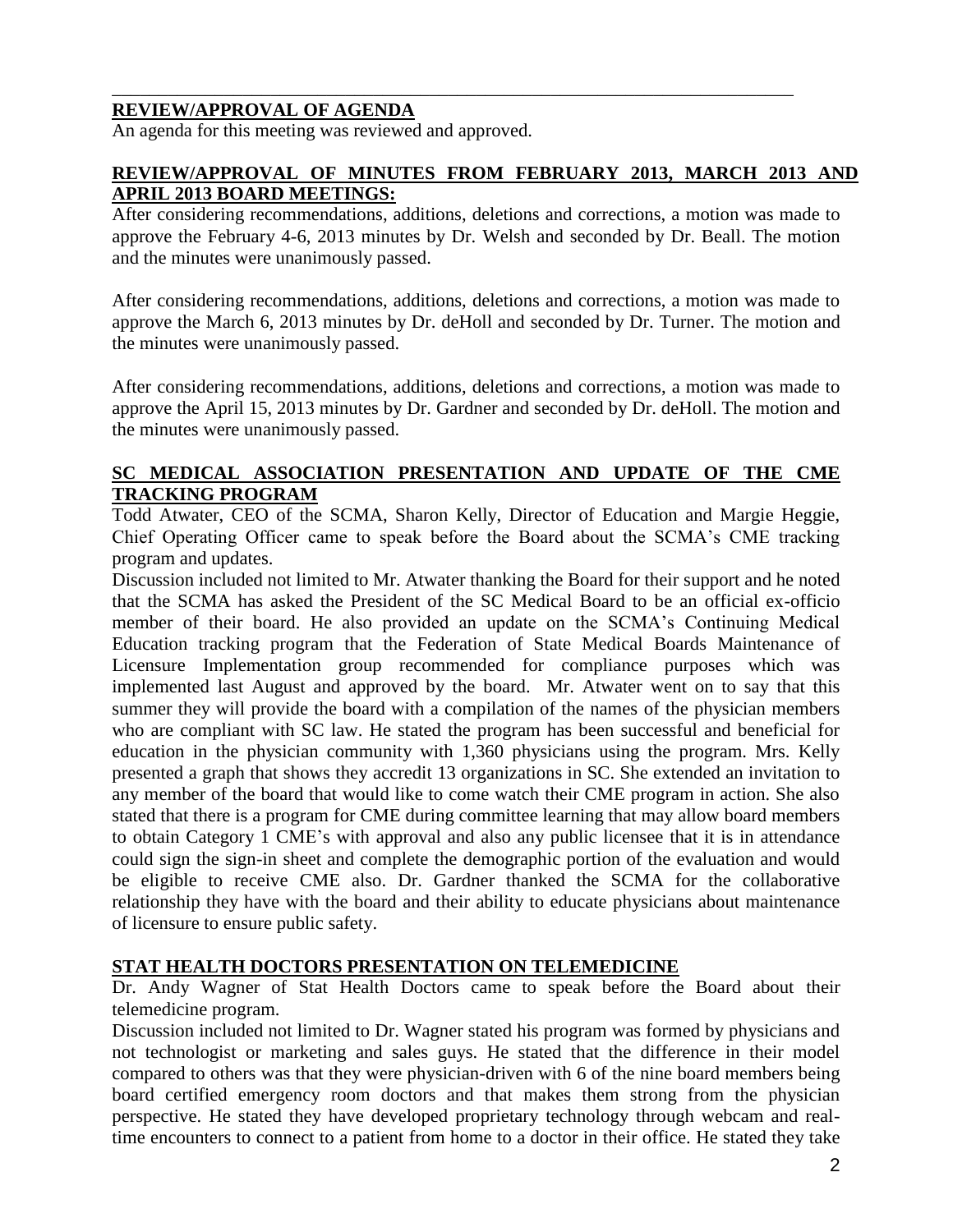security very seriously and that they were the case study of a Microsoft article looking at being the first HIPAA- compliant cloud based technology out there. He stated they have partnered with Emergency Medicine Physicians which is a large ER physician group based out of Ohio that staffs 60 ED's across the country and have 1,000 physicians working for them seeing around three–and-a-half million patients a year. He went on to say that they use software that creates a virtual exam room and all patients must have is a computer and access to a webcam. He stated they do not accept anything verbal. He went on to say they do not prescribe narcotics or any controlled substance including benzodiazepines or any type of lifestyle medication. He stated they are not a direct-to-consumer place so there is no public access and their employer must provide this benefit. He also they have approximately 4,000 employers that have hired them and that business comes through self-insured employees that want to reduce their healthcare spending. Dr. deholl stated that the SC Medical Board would like to see Stat Health Doctors have access to patient records as part of their program and Dr. Wagner stated at this time that is not technologically possible now. Dr. Wagner also stated that in the past they communicated by fax to the patients family doctor every time the patient was seen by a physician at their office but that they were asked to stop doing that by most offices due to this practice not being helpful to them. Dr. Wagner also stated that their physicians contact the ER or urgent care directly if they are unable to treat the patient and do not just let that fall to be the patient's responsibility.

\_\_\_\_\_\_\_\_\_\_\_\_\_\_\_\_\_\_\_\_\_\_\_\_\_\_\_\_\_\_\_\_\_\_\_\_\_\_\_\_\_\_\_\_\_\_\_\_\_\_\_\_\_\_\_\_\_\_\_\_\_\_\_\_\_\_\_\_\_\_\_\_\_

Dr. Costa stated that the Board will take this under advisement at this time but that they are very sensitive to the issue and that the Board feels this model comes close, if not meets the Boards expectation.

## **FINAL ORDER HEARINGS**

**A motion was made and passed for the Board to go into Executive Session to conduct Final Order Hearings.** Each hearing was held in Executive Session and the Board's Final Order is on file at the Board Office. After testimony for each case, the Board entered a private deliberative session. No votes were made or actions taken while the Board was in Executive Session. **A motion was made and passed to return to Public Session and the Board voted on the following sanctions after each Final Order Hearing:**

#### **Alberto Benito Santos, MD 2009-311 Final Order Hearing**

A motion was made by Dr. Beall as follows:

- Accept Memorandum of Agreement
- Public Reprimand
- Pay \$1,725 Court Cost
- Board approved ethics and prescribing course within six months
- SC Practice site must be approved by the Board
- Indefinite enrollment in Recovering Professionals Program

Motion was seconded by Dr. Turner All in favor Motion carries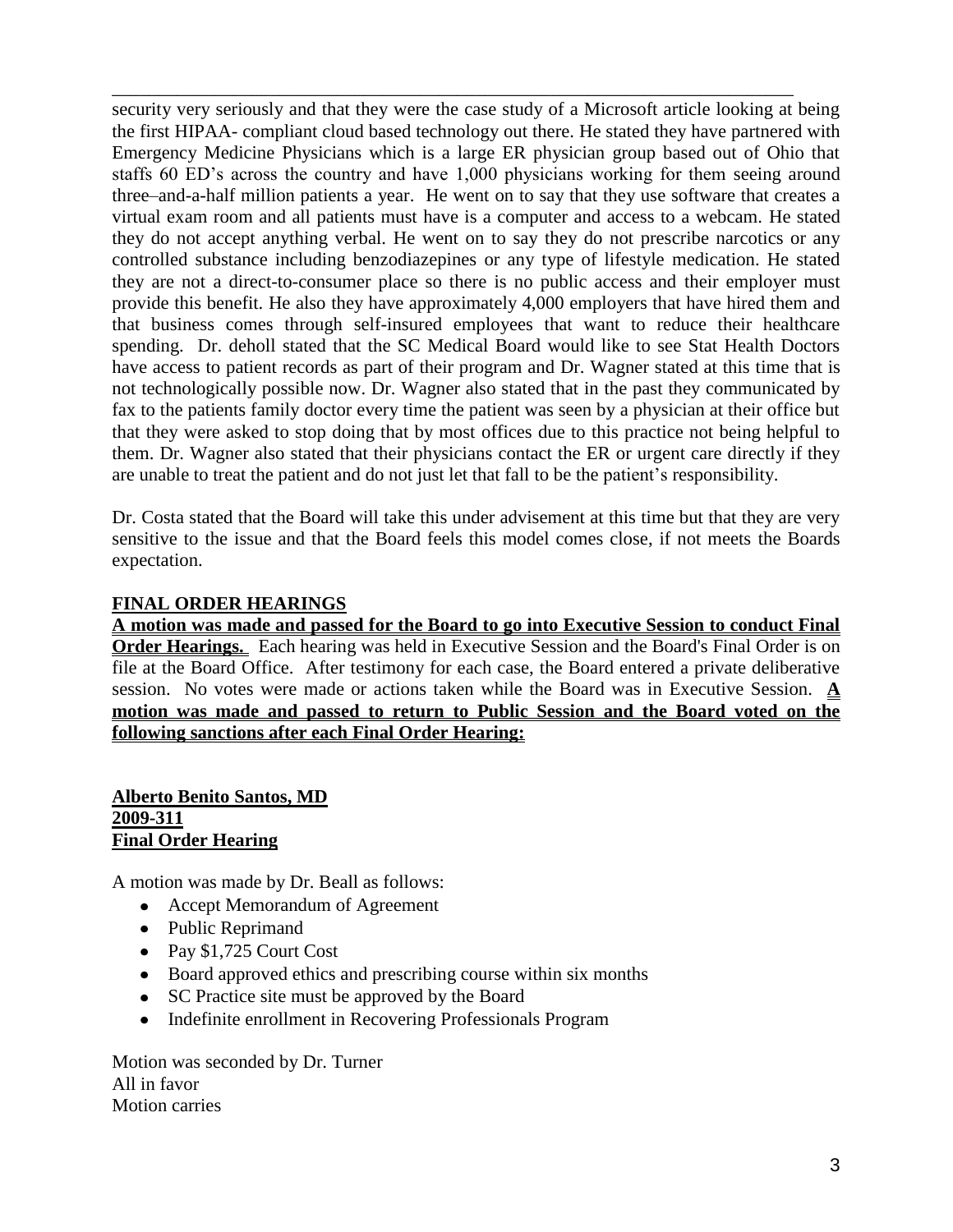#### **2013-90**

#### **Request to be released from Boards Final Order**

A motion was made by Dr. deHoll to change reporting to once a year and with the additional requirement that should the doctor-patient relationship between Dr. McCraw and his treating psychiatrist be interrupted, the psychiatrist is to notify the Board. The motion was seconded by Dr. Welsh.

\_\_\_\_\_\_\_\_\_\_\_\_\_\_\_\_\_\_\_\_\_\_\_\_\_\_\_\_\_\_\_\_\_\_\_\_\_\_\_\_\_\_\_\_\_\_\_\_\_\_\_\_\_\_\_\_\_\_\_\_\_\_\_\_\_\_\_\_\_\_\_\_\_

All in favor Motion carries

#### **FEDERATION OF STATE MEDICAL BOARDS PRESENTATION**

Steve Heretick, President of the Virginia Medical Board and elected Director at FSMB along with David Johnson, Senior Vice President of Assessment Services at the FSMB came to speak to the Board concerning key topics in medicine. Discussion included but not limited to topics of Maintenance of licensure, compacts, reciprocity, telemedicine and physician assistants. Mr. Johnson stated that the FSMB tries to support the mission of boards such as the SC Medical Board and he also encouraged the board members to participate in any way they felt they could. He also stated that the FSMB are facilitators and not legislators. He spoke about maintenance of licensure and how that was a good example of how the FSMB uses suggestions and ideas that work their way through the House of Delegates to policy and then they begin to try to implement these. He went on to say that the FSMB was looking into becoming a provider of educational programs. Dr. Kowalski stated that he was involved with this maintenance of licensure and maintenance of certification for several years and that there was a parallel process of developing maintenance of licensure based on the House of Delegates action and then the process of maintenance of competency for board certification. He went on to say that the whole purpose of the medical board individual serving was to determine how their board wanted to have their licensees be able to objectively demonstrate their ongoing competence to practice medicine in SC. He also stated that South Carolinas maintenance of licensure program already exists with accepting Category 1 AMA or AOA approved courses.

Mr. Johnson spoke briefly about a couple of the core services that the FSMB provides all of the state medical boards. He stated that they have the physician data center which is two pieces, both of which are helpful. He stated that one is their board action data bank where they collect action taken by other boards and house them nationally and they also have a data integration piece where they receive updated licensure products from each board allowing them to provide a disciplinary alert service to the boards in all states. He went on to say the FSMB is looking for individuals on or recently off of state boards that are interested in participating in their program concerning the USMLE, Unites States Medical Licensing Examination. He stated they have a workshop every year where the member would come and spend the day learning about the program. Mr. Johnson also briefly discussed their process to implement a uniform application and the FSMB's credentials verification service. He stated he was not in SC to sell anything in terms of product but just to share some areas where he thinks they have helped license portability. Dr. Costa asked some questions about license portability. He stated that it is the consensus of the SC Board of Medical Examiners to maintain local and state control. He asked Mr. Johnson for assurance that it is not the philosophy or underlying motivation of the FSMB to move in the direction of national licensure. Mr. Johnson stated that the FSMB is committed to a state-based system of regulation in which the licensing authority in that jurisdiction is the one that's the decision maker. He stated that the FSMB is not interested in taking that type of role on at all.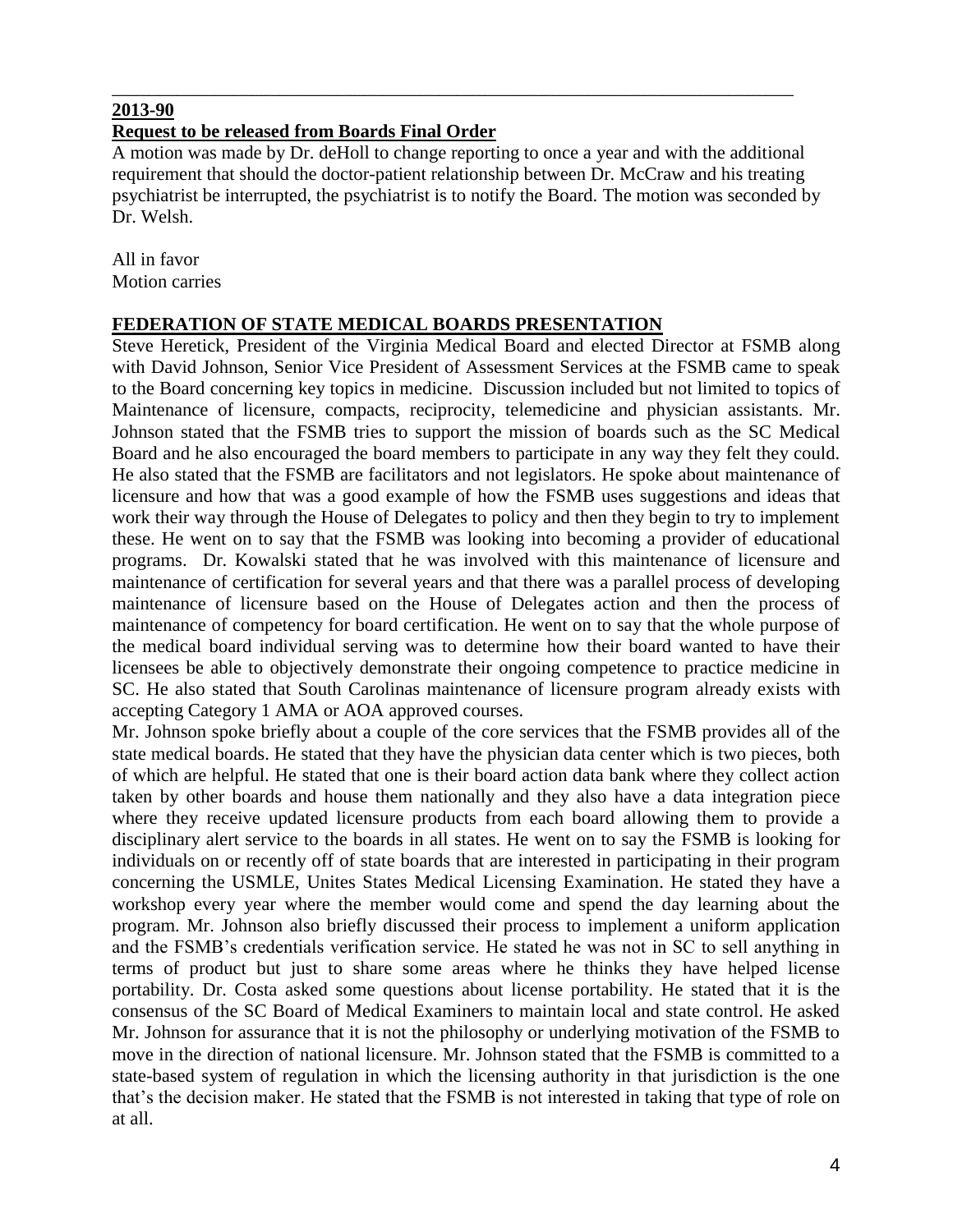Mr. Heretick spoke about states having a national compact with other state boards so that certain standards must be met. He stated that if the states could come to a compact they agreed on then for example a license in Georgia would be recognized at the same level in SC and there would be certain types of interplay between the ability to enforce discipline in those areas. Mr. Heretick went on to say that a compact conversation doesn't force the same compact on any two states, however, he said it allows every state to exercise its autonomy and its authority in making these decisions to reach out and work with other states in whatever context you determine appropriate. He also stated that this could avoid congress passing something like this at a national level. He also stated that he sees universal reciprocity to be the goal in the minds of some. Dr. deHoll stated that the best example of a compact is the nursing compact that encompasses five states. He said it is a written compact that that it has been working well for them for greater than ten years. Dr. Costa spoke about the upcoming changes to the Physician Assistant Practice Act and also how the Medical Board has worked hard to implement a system to allow telemedicine providers to practice Medicine in SC under certain approved protocols. Mr. Heretick stated that he was looking forward to dinner with the majority of the Board that evening and that any further questions the Board may have can be addressed at that time.

\_\_\_\_\_\_\_\_\_\_\_\_\_\_\_\_\_\_\_\_\_\_\_\_\_\_\_\_\_\_\_\_\_\_\_\_\_\_\_\_\_\_\_\_\_\_\_\_\_\_\_\_\_\_\_\_\_\_\_\_\_\_\_\_\_\_\_\_\_\_\_\_\_

#### **Charles L Gaillard, M.D. Mandatory reappearance before the board**

Dr. Gaillard has complied with Recovering Professionals Program and all other requirements of his order. The board was satisfied with his presentation and no motions were made at this time.

#### **William C Eason, M.D. Applicant for licensure**

Dr. deHoll made a motion to approve applicant to proceed with licensure. Motion seconded by Dr. Welsh All in favor Motion carries

#### **Spartanburg Regional Medical Center**

#### **Request to supervise more than three nurse practitioners**

After a brief discussion, Dr. Kowalski made a motion to approve the request of Spartanburg Regional Medical Center to supervise more than three nurse practitioners. Motion was seconded by Dr. deHoll. All in favor

Motion carries

#### **A motion was made by Dr. Costa and seconded by Dr. Welsh to adjourn at 5:30 pm**

**Reconvened at 8:30 am Tuesday May 7, 2013**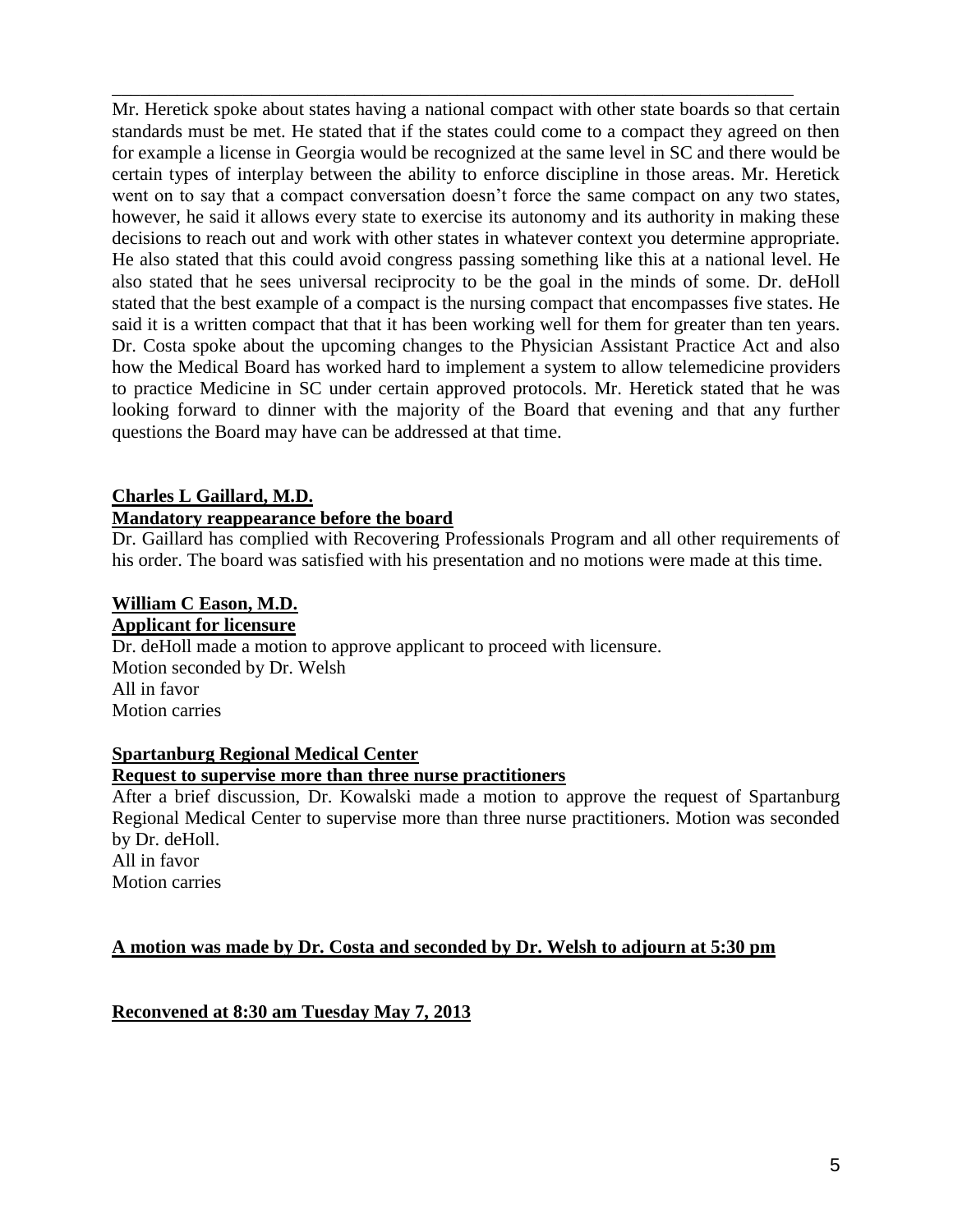## **OFFICE OF INSPECTOR GENERAL REPORT ON PRESCRIBING**

\_\_\_\_\_\_\_\_\_\_\_\_\_\_\_\_\_\_\_\_\_\_\_\_\_\_\_\_\_\_\_\_\_\_\_\_\_\_\_\_\_\_\_\_\_\_\_\_\_\_\_\_\_\_\_\_\_\_\_\_\_\_\_\_\_\_\_\_\_\_\_\_\_

Inspector General Patrick Maley and Investigator Carlton Banks with the Inspector General's Office presented their draft report on prescribing. Dr. Costa spoke and stated that the Board was very sensitive to the crisis of overprescribing. He asked the gentlemen to give the board an overview and their perspective on how the board could facilitate and work with other entities to come up with a process to cut down on over prescribing. Mr. Maley stated that the Inspector General's office was created to help make state government better in the particular areas of waste, ineffectiveness and cost. Mr. Maley went on to say that they looked into who had jurisdiction over prescription drugs. He stated that some other states are taking a legislative approach to get back to the fundamentals of focusing in on the supply side, how they are prescribed, education, the use of Prescription Monitoring Program and long term use for non cancer patients. He stated that we have a lot of tools to help control this and that the law enforcement is not the answer but that the PMP has been the choke point to get everyone to focus on one thing at one time. He stated that PMP is voluntary at this time and is not being utilized. Mr. Maley stated that DHEC and LLR have the authority to look at the data. He stated that a contractor can take the pre-existing data and put the metrics in place and stratify providers by risk and screen out the caner doctors etc and can come up with a combination of drugs etc and can measure this several different ways. He went on to say that the state need guidelines and that the best example is to make PMP mandatory. Dr. Beall stated that the board can really push the usage of the PMP through the current physician interview process to help solve some of the overprescribing from the front end. Mr. Maley stated that this will take some time and effort from all parties to make this effective. He stated there needs to be a plan in place and data before we proceed.

#### **Carl J Kubek, M.D. Applicant for licensure**

Dr. Welsh made a motion to approve applicant to proceed with licensure. Motion seconded by Dr. deHoll All in favor Motion carries

#### **Edwin V Martinez De Andino, M.D. Request to be released from board order**

Dr. Beall made a motion to release this doctor from his order for psychological counseling with a strong caution that future behavior would be looked upon more seriously. Dr. Turner seconded

the motion. All in favor Motion carries

## **2009-342 Name withheld section 40-47-190 Request to be released from board agreement**

Dr. Kowalski made a motion to approve the release from the private agreement. Motion seconded by Dr. Welsh All in favor Motion carries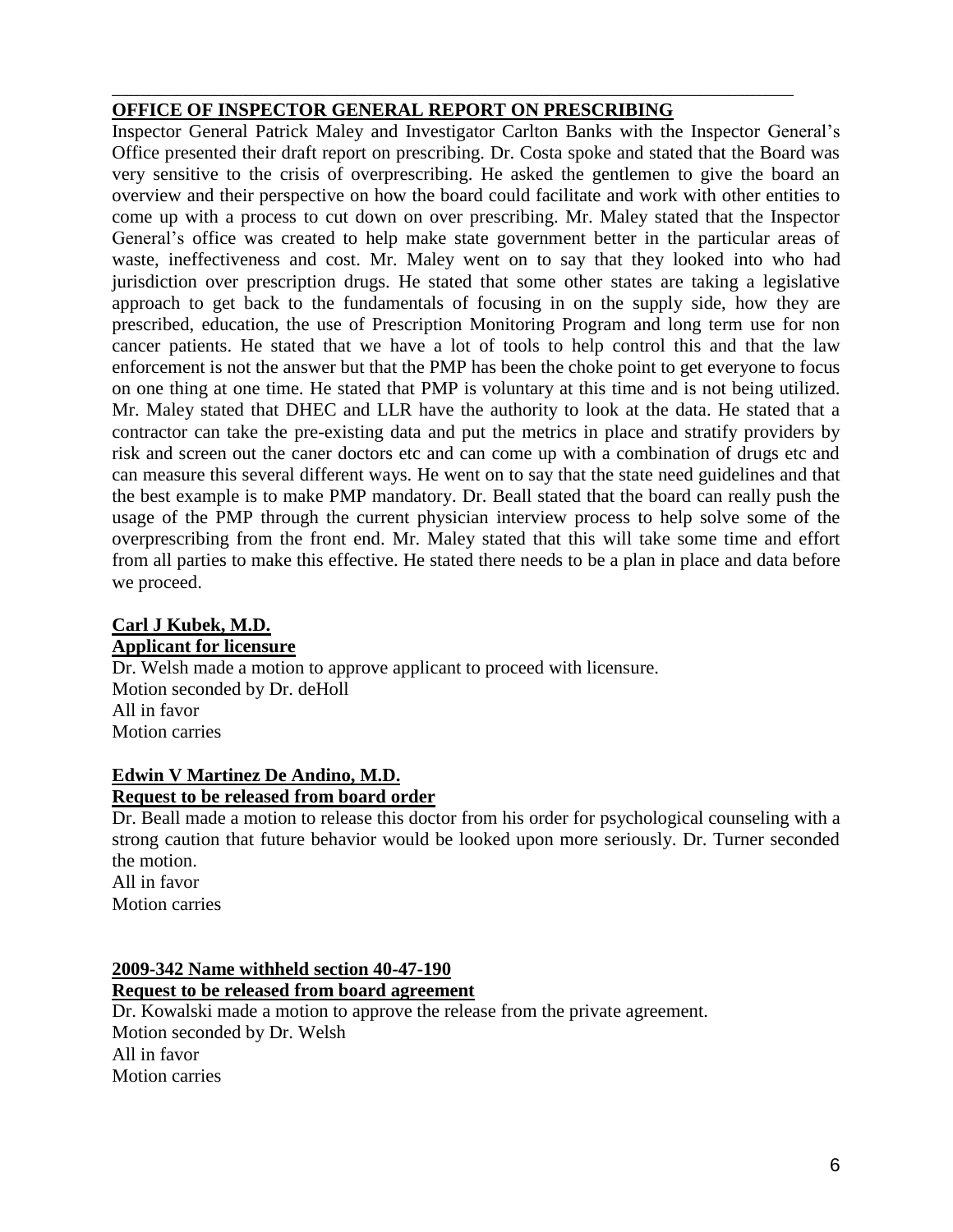#### **Jafer N Gheraibeh, M.D. 2006-405 Final Order Hearing ( Panel Report)**

Dr. Gheraibeh and his attorney William C Hinnant were properly notified of this hearing yet they did not appear before the board. A decision was made by the board to move ahead with proceedings in their absence. A motion was made by Dr. Gardner to permanently revoke this license. Motion seconded by Dr. deHoll.

\_\_\_\_\_\_\_\_\_\_\_\_\_\_\_\_\_\_\_\_\_\_\_\_\_\_\_\_\_\_\_\_\_\_\_\_\_\_\_\_\_\_\_\_\_\_\_\_\_\_\_\_\_\_\_\_\_\_\_\_\_\_\_\_\_\_\_\_\_\_\_\_\_

All in favor Motion carries

#### **Dieter K Bartschat, M.D. Applicant for licensure**

A motion was made by Dr. deHoll to allow Dr. Bartschat to proceed with licensure and if he does come to a practice site in SC that he enroll with RPP to continue his support mechanism in SC. Motion seconded by Dr. Turner.

All in favor Motion carries

# **Antonio O Castellvi, M.D.**

### **Applicant for licensure**

Dr. Turner made a motion to approve the request for a temporary licensure with the limitation that he pass his Boards within six months and once Board is passed he will contact the Medical Board for permanent licensure. Motion seconded by Dr. deHoll.

All in favor Motion carries

# **Darrell W Graham, M.D. Applicant for licensure**

Dr. Beall made a motion to grant applicant a temporary license with the condition that applicant must pass Boards to obtain a permanent license Motion seconded by Dr. Kowalski All in favor Motion carries

#### **Sudarshan Bhimbra, M.D. 2007-367 Final Order Hearing (Panel)**

Attorney Wilmot Irvin and Dr. Bhimbras family appeared before the Medical Board in Dr. Bhimbras absence.

Dr. Welsh made a motion as follows:

- Accept panel findings
- Indefinite suspension
- No reprimand

Motion seconded by Dr. deHoll Motion carries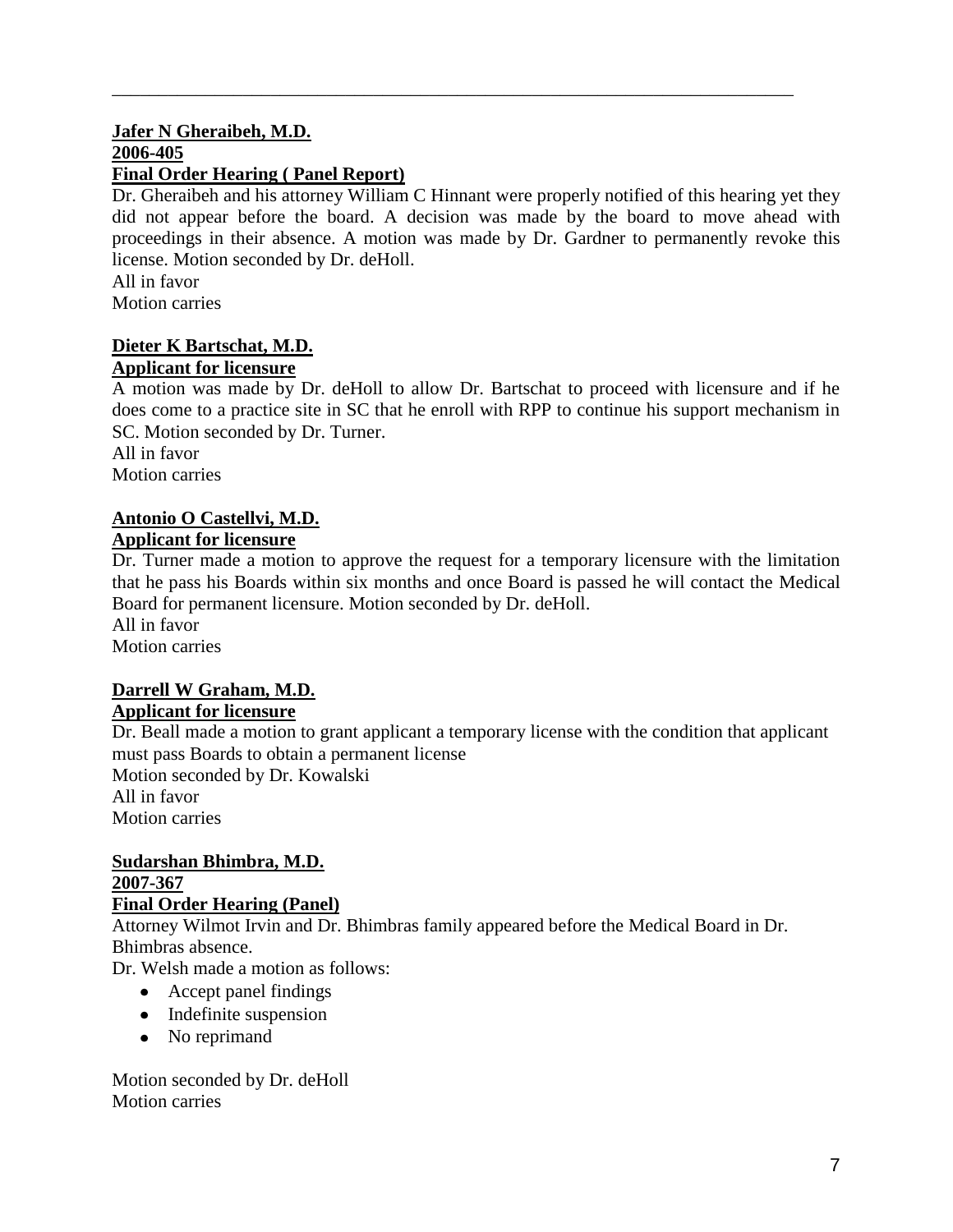#### **EXCEPTIONS TO THE ABSTINENCE POLICY FOR LICENSEES WITH ADD AND ADHD**

\_\_\_\_\_\_\_\_\_\_\_\_\_\_\_\_\_\_\_\_\_\_\_\_\_\_\_\_\_\_\_\_\_\_\_\_\_\_\_\_\_\_\_\_\_\_\_\_\_\_\_\_\_\_\_\_\_\_\_\_\_\_\_\_\_\_\_\_\_\_\_\_\_

Rick Wilson and Frankie Sheheen with the Recovering Professionals Program came to the board to discuss exceptions to the abstinence policy for licensees with ADD and ADHD. Mr. Wilson stated that Dr. Chow and Dr. Kowalski came together in a meeting March 2013 with LLR staff and members from the Nursing Board to put together criteria for an exception that the Nursing Board has asked for their licensees to work while taking ADHD medications. Mr. Shehee stated that the only exception will be for ADHD drugs and that it's important for licensees that have real issues to have their medication to function properly. After review and consideration from the board, a motion was made by Dr. Kowalski and seconded by Dr. Gardner to approve the exception to the abstinence policy. All in favor

Motion carries

# **Westin Horne, D.O.**

## **Applicant for licensure**

Dr. Kowalski made a motion to allow applicant to proceed with licensure Motion seconded by Dr. Gardner All in favor Motion carries

# **Myron L Kung, M.D.**

**Applicant for licensure**

Dr. Gardner made a motion to grant applicant a temporary license with the condition that applicant must pass Boards to obtain a permanent license Motion seconded by Dr. deHoll Motion carries

#### **Krishnamurthy Jonnalagadda, M.D. Applicant for licensure**

Dr. Turner made a motion to allow applicant to proceed with licensure Motion seconded by Dr. Kowalski All in favor Motion carries

## **Mark A Rynties, M.D. Applicant for licensure**

Dr. Kowalski made a motion to allow applicant to proceed with licensure Motion seconded by Dr. Turner All in favor Motion carries

# **A motion was made by Dr. Costa and seconded by Dr. Kowalski to adjourn at 5:30 pm**

**Reconvened at 8:30 am Wednesday May 8, 2013**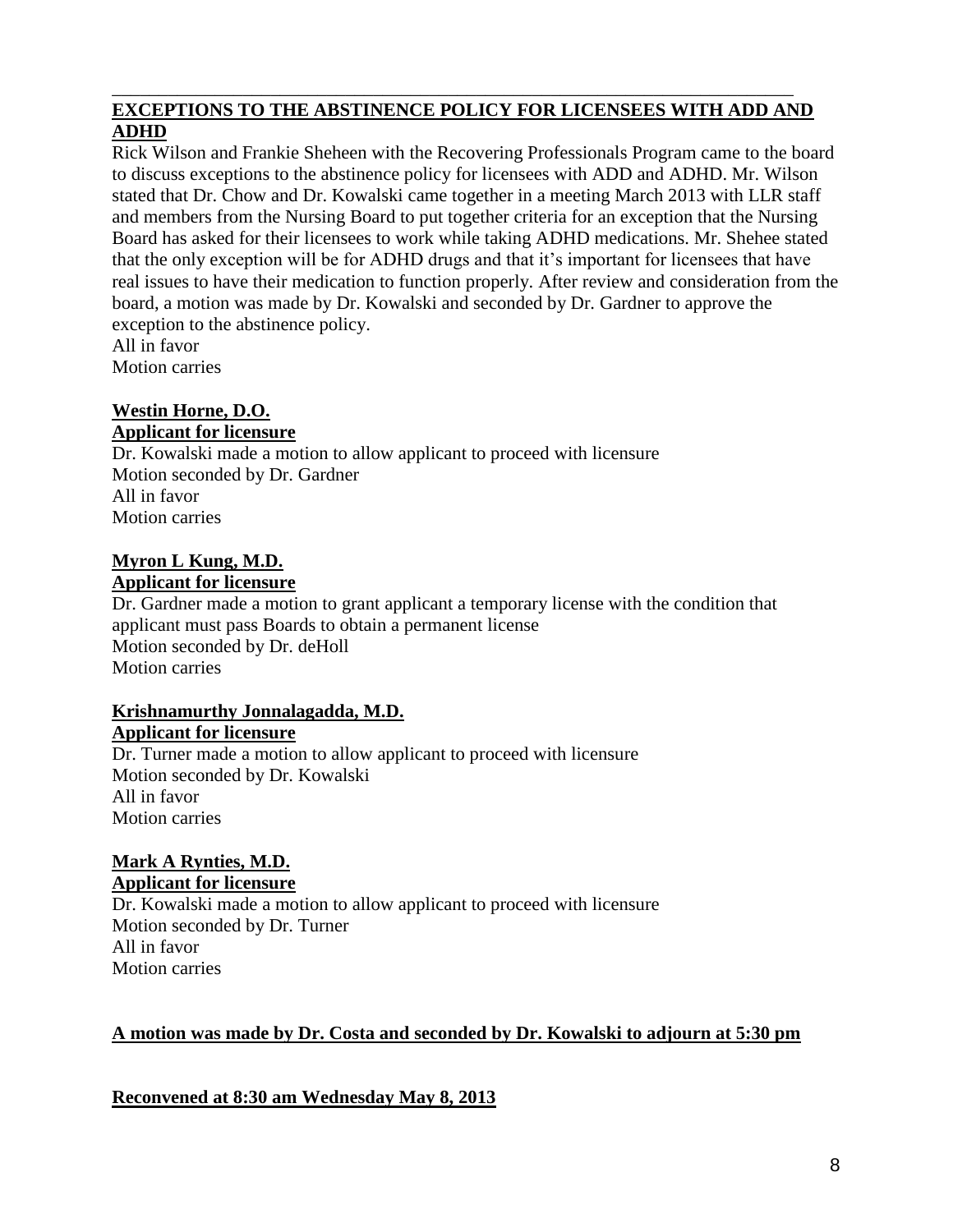## **OIE REPORT**

Althea Myers, chief investigator for Office of Investigations presented the Investigative Review Committee's Report along with the statistical report. The Board is very satisfied with how the data that OIE has is being presented.

\_\_\_\_\_\_\_\_\_\_\_\_\_\_\_\_\_\_\_\_\_\_\_\_\_\_\_\_\_\_\_\_\_\_\_\_\_\_\_\_\_\_\_\_\_\_\_\_\_\_\_\_\_\_\_\_\_\_\_\_\_\_\_\_\_\_\_\_\_\_\_\_\_

Rion Alvey, Administrator for the Medical Board introduced Krista Bell as the new Chief Administrator over OIE.

#### **Dismissals**

68 Cases were presented for dismissal. Dr. Kowalski moved to accept the recommendations and Dr. Welsh seconded the motion and the Board unanimously approved the recommendations.

#### **Formal Complaints**

14 cases were presented for formal complaints. Dr. Kowalski moved to accept with Dr. deHoll seconding the motion and the Board unanimously approved the recommendations.

#### **Letters of Caution**

16 cases were presented for a letter of caution. Dr. Welsh moved to accept with Dr. Costa seconding the motion and the Board unanimously approve the recommendations.

# **Susan Kerns, M.D.**

#### **Applicant for licensure**

Dr. Welsh made a motion to approve applicant to proceed with licensure. Motion seconded by Dr. deHoll All in favor Motion carries

#### **Warren Stafford, M.D. 2008-189 Final Order Hearing**

A motion was made by Dr. Gardner as follows:

- Accept Memorandum of Agreement
- Public Reprimand
- Suspension stayed upon payment of \$5,000 fine
- Ethics and prescribing course approved by the board to be taken within 6 months

Motion was seconded by Dr. Beall All in favor Motion carries

#### **2011-293 Name withheld section 40-41-190 Final Order Hearing**

A motion was made by Dr. Kowalski as follows:

- Accept Memorandum of Agreement
- Private Reprimand
- Pay court cost of \$560
- Must complete category 1 CME course approved by the board in diagnosing and monitoring of ADHD patients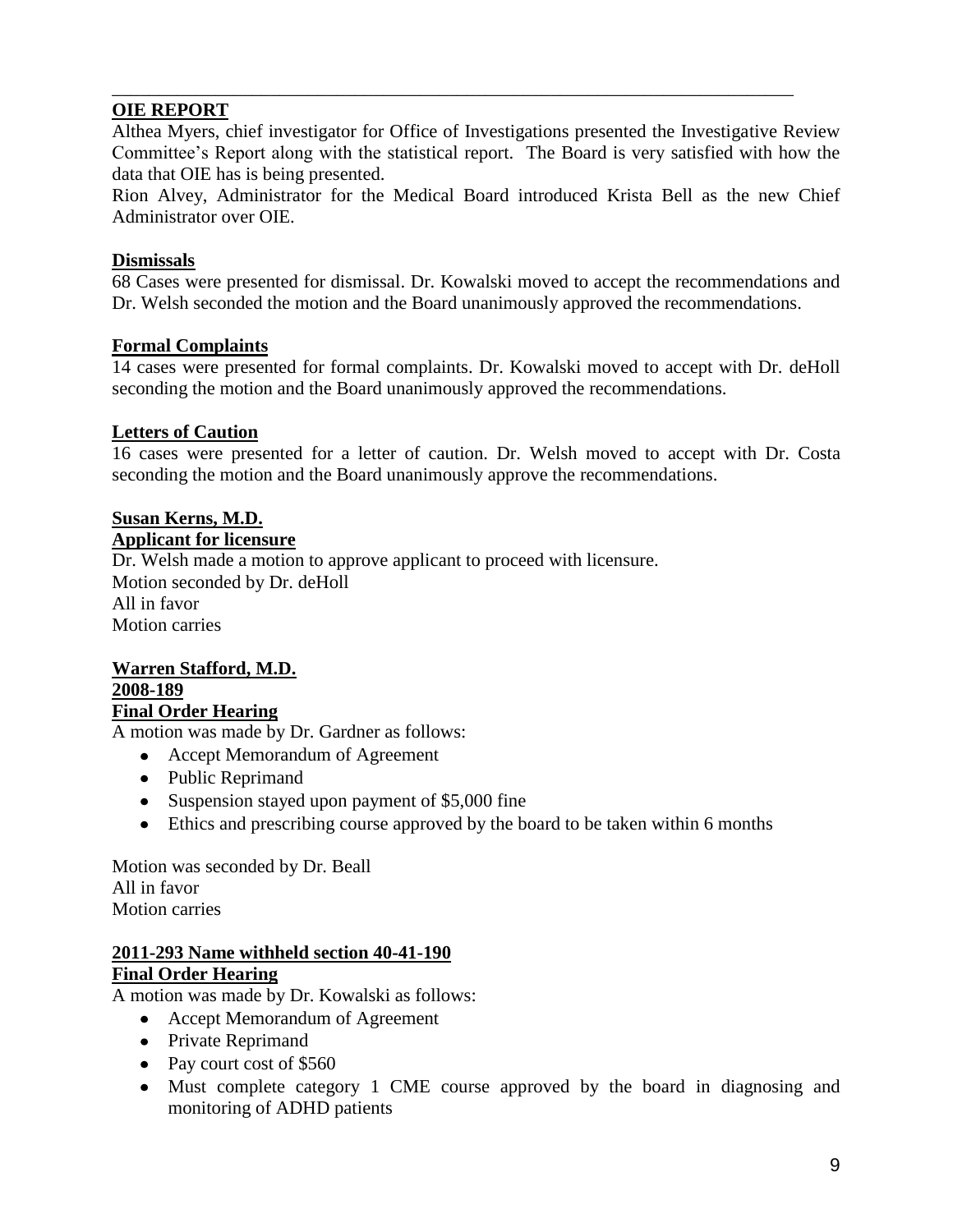Motion was seconded by Dr. Gardner All in favor Motion carries

### **Name withheld section 40-47-190**

#### **Request to be released from board agreement**

Dr. Kowalski made a motion to approve the release from board agreement with a strong suggestion for respondent to participate in senior RPP. Motion seconded by Dr. deHoll. All in favor. Motion carries

\_\_\_\_\_\_\_\_\_\_\_\_\_\_\_\_\_\_\_\_\_\_\_\_\_\_\_\_\_\_\_\_\_\_\_\_\_\_\_\_\_\_\_\_\_\_\_\_\_\_\_\_\_\_\_\_\_\_\_\_\_\_\_\_\_\_\_\_\_\_\_\_\_

#### **Marc Kahn, M.D. Applicant for licensure**

Dr. Turner made a motion to approve applicant to proceed with licensure. Motion seconded by Dr. deHoll All in favor Motion carries

# **2010-12 Name withheld section 40-47-190**

## **Final Order Hearing (Panel Report)**

A motion was made by Dr. Kowalski to accept the panel recommendations and dismiss the formal complaint. Motion seconded by Dr. deHoll. All in favor Motion carries

## **Robert T Ramos, M.D. 2011-5**

#### **Request to modify boards final order**

A motion was made by Dr. Kowalski to amend the order to the following:

- Remove the word sexual in #5 and add the word professional
- Change #6 to a year to complete disruptive physician course

Motion seconded by Dr. deHoll

All in favor

Motion carries

# **A motion was made by Dr. Ball and seconded by Dr. Costa to adjourn at 6:05 pm**

# **Reconvened at 8:30 am Tuesday November 6, 2012**

# **RESPIRATORY CARE PRACTITIONERS COMMITTEE RECOMMENDATIONS**

After discussion, a motion was made by Dr. deHoll and seconded by Dr. Gardner to approve the recommendations. All in favor. Motion carries. (See Attached)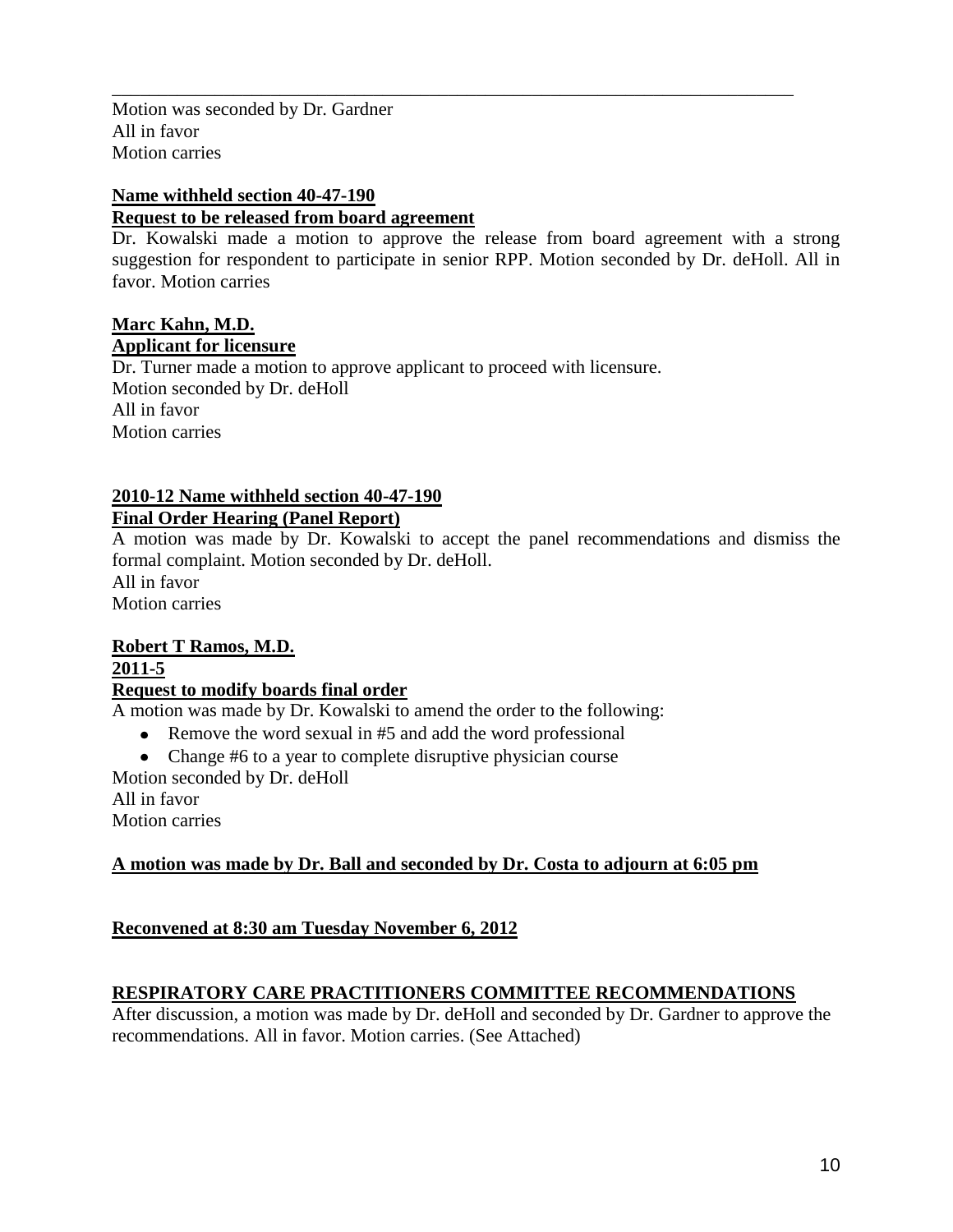#### \_\_\_\_\_\_\_\_\_\_\_\_\_\_\_\_\_\_\_\_\_\_\_\_\_\_\_\_\_\_\_\_\_\_\_\_\_\_\_\_\_\_\_\_\_\_\_\_\_\_\_\_\_\_\_\_\_\_\_\_\_\_\_\_\_\_\_\_\_\_\_\_\_ **PHYSICIAN ASSISTANTS ADVISORY COMMITTEE RECOMMENDATIONS**

Dr, Gardner presented recommendations from the April 12, 2012 Physician Assistants Advisory Committee meeting for the Board's review. Dr.Welsh moved to accept and Dr. deHoll seconded the motion to approve the recommendations. All in favor. Motion carries. (See Attached)

#### **ANESTHESIOLOGIST ASSISTANT COMMITTEE RECOMMENDATIONS**

A motion was made my Dr. Gardner and seconded by Dr. deHoll to approve the recommendations. The Board unanimously approved the following recommendations.(See Attached)

## **PRESIDENT AND ADMINSTRATORS REMARKS**

- 1.) Dr. Costa asked Dr. Welsh to report on the Federation of State Medical Boards meeting that he attended April 17, 2013 through April 20, 2013. Dr. Welsh gave a brief overview and explained that the Federation is working on developing and interstate compact with several states to expedite medical licensure and facilitate multi-state practice.
- 2.) Dr. Costa stated that the Continued Medical Education policy that has been in place in SC since 2001 is no longer accurate with the law that changed in 2006 and that the new time frame for CME's during renewal of a medical license should be within the biennial renewal period as the law states. This means that every physician must have their 40 hours of AMA or AOA Category 1 CME's with 75% being in their specialty from July  $1<sup>st</sup>$ through June  $30<sup>th</sup>$  due on odd years. (Example July 1, 2013 through June 30, 2015 they would need to have 40 hours) The only exception. will be during this next renewal cycle. We will have to allow any physician who has already received CME's from January 1, 2013 to June 30, 2013 to have a grace period and allow their CME to be sufficient for the 2015 renewal year as long as they were not used to comply with the 2013 renewal.
- 3.) Dr. Costa briefed the board on his report at the annual SC Medical Association meeting. He stated that each year the board receives an invitation to speak before the House of Delegates. He stated that the report reflected 387 complaints worked in Office of Investigation and Enforcement. He also stated we had 14,684 actively licensed physicians, 954 Physician Assistants, 2,843 Respiratory Care Practitioners, 134 Acupuncturist and 22 Anesthesiologist Assistants. Dr. Costa and Dr. Gardner agreed that they have a great working relationship with the SCMA.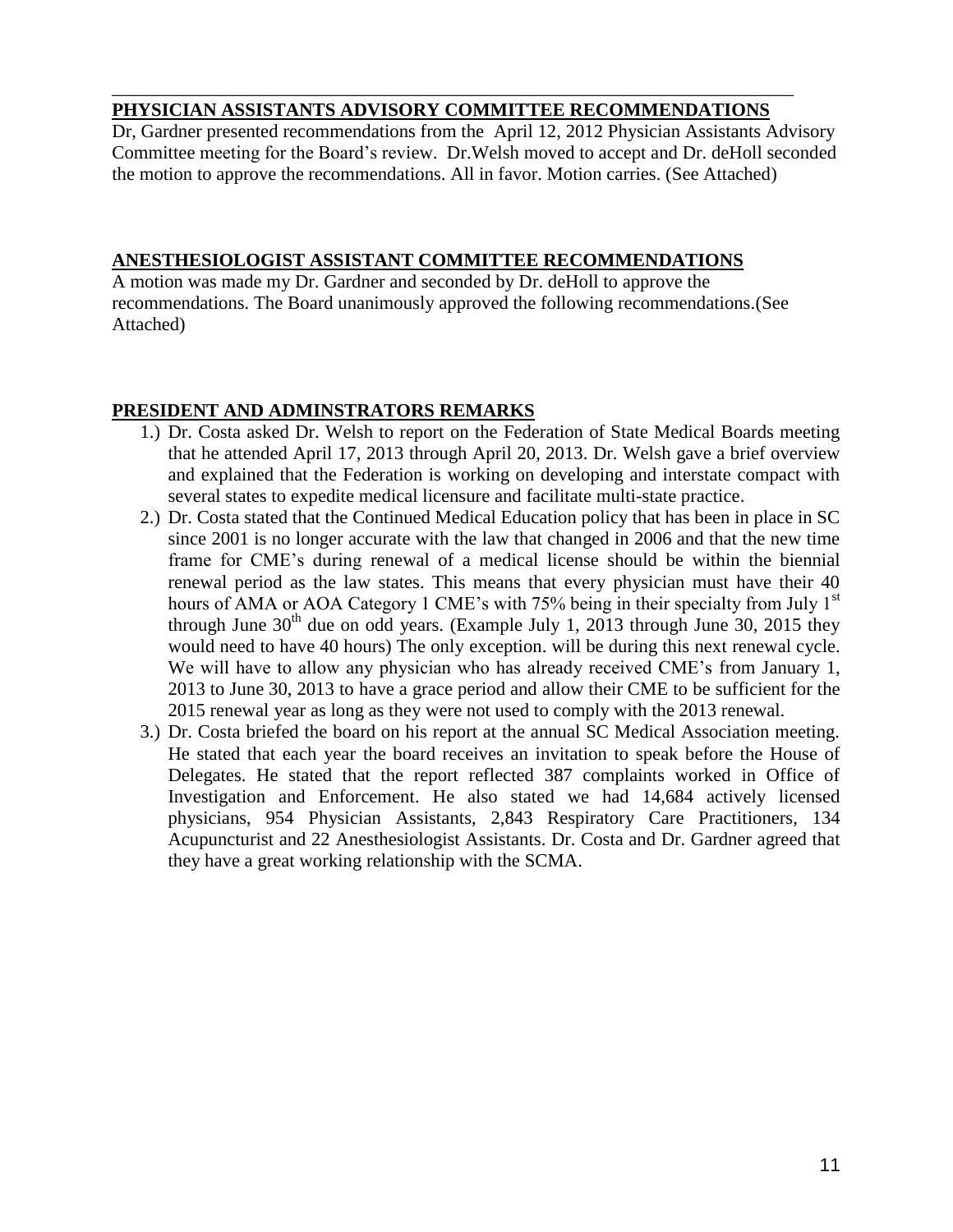#### **DATES OF APPROVAL FOR THE 2014-2015 BOARD MEETINGS**

\_\_\_\_\_\_\_\_\_\_\_\_\_\_\_\_\_\_\_\_\_\_\_\_\_\_\_\_\_\_\_\_\_\_\_\_\_\_\_\_\_\_\_\_\_\_\_\_\_\_\_\_\_\_\_\_\_\_\_\_\_\_\_\_\_\_\_\_\_\_\_\_\_

The Board members all agreed on these dates.

January 27-29, 2014 May 5-7, 2014 August 4-6, 2014 November 3-5, 2014

January 19-21, 2015 May 4-6, 2015 August 3-5, 2015 November 2-4, 2015

**Board adjourned 2:50pm on Wednesday November 7, 2012**

**Respectfully Submitted April Koon Administrative Coordinator**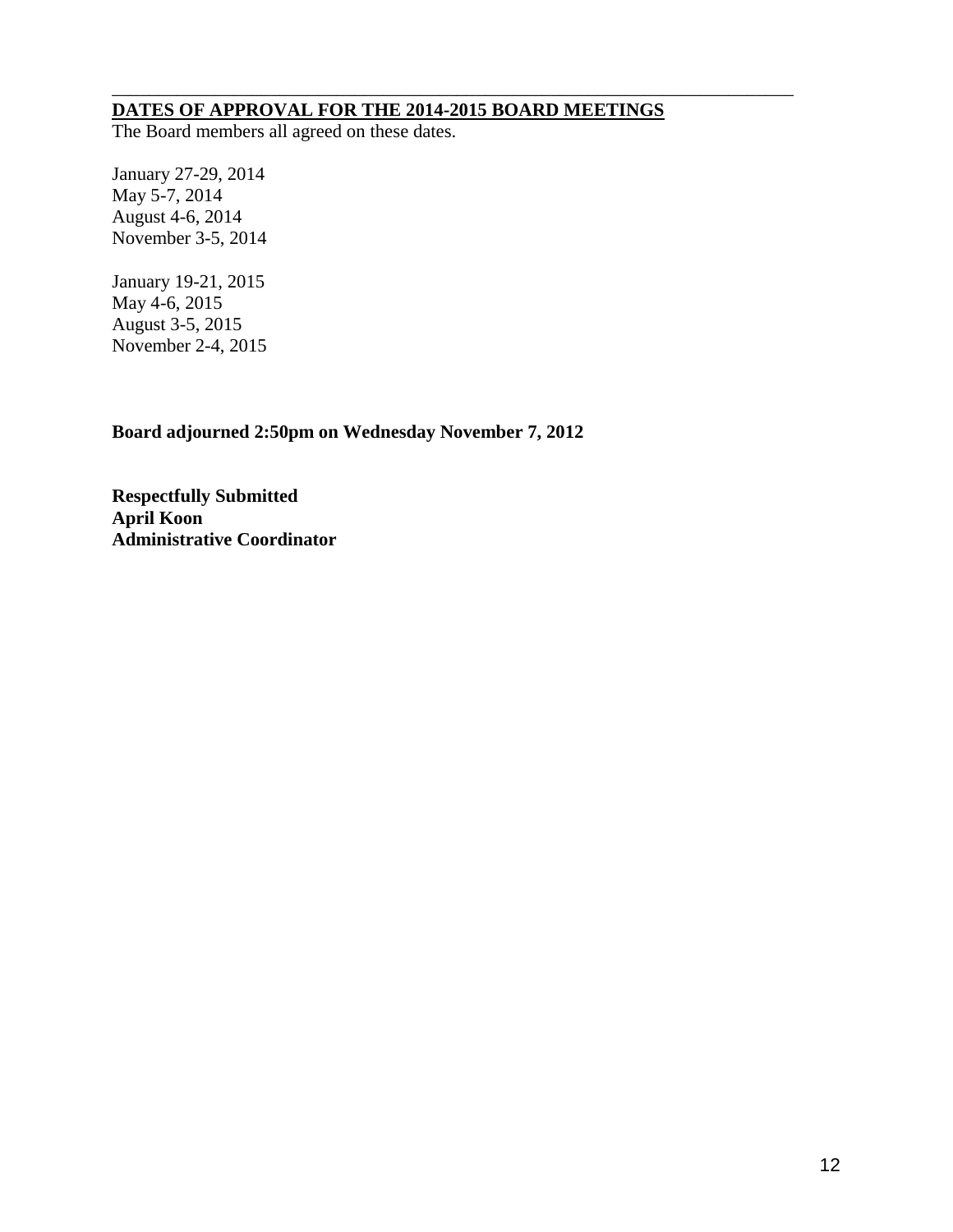#### **Respiratory Care Committee Meeting Recommendations**

Held April 19, 2013 at LLR 110 Centerview Drive Columbia, SC 29210 at 10:00 A.M.

The committee members participating were as follows: Connie Jones, RCP of Elgin SC; Garrett Galloway, RCP of West Columbia SC; Dr. Brandi Newsome of Cayce SC; Dr. Catherine Chang of Greenville SC; Marie Whitner, RCP of Greenville SC; Cindy Farmer, RCP of Easley SC; Dr. Timothy Whelan of Mount Pleasant SC; and Debra Polson, RCP of Wallace SC; Staff participating was as follows: Sheridon Spoon, Legal Counsel; Ieshia Watson, Administrative Assistant and Kathy Burgess, Administrative Assistant.

The meeting was called to order at 10:02 am with a quorum of committee members. Committee members were distributed an agenda and minutes from the January 11, 2013 meeting prior to this meeting. It was noted that LLR announced the meeting through all the proper channels.

---

Minutes from January 11, 2013 were approved as written without concern.

---

#### *Applicant Appearances*

**Mindy McManus-** appeared before the Committee to explain why she continued to practice on a lapsed limited license from February 2, 2012 to February 13, 2013. Ms. McManus explained that she was unaware of the process for licensing and immediately stopped practicing once she was aware her license had lapsed. Ms. McManus has completed the requirements and submitted an application for permanent licensure.

After discussion, the Committee made a motion to approve Ms. McManus for licensure without condition. Motion Carried.

**Contessa Hill-** appeared before the Committee to explain a "yes" answer on her application to the question "Have you ever been arrested, indicted, or convicted, pled-guilty, or pled nolo contendere for violation of any federal, state or local law (other than a minor traffic violation)?", and to explain why she failed to disclose an assault charge that subsequently appeared on her background check results. Ms. Hill also failed to disclose that she held a Respiratory Care license in the states of Pennsylvania and Florida.

Ms. Hill explained the incident happened in 1995 and the charge was dismissed. She did not think she needed to include the incident because she was not charged. Licensure verifications from Pennsylvania and Florida were received and show no disciplinary action taken by either Board. Ms. Hill has completed the requirements and submitted an application for permanent licensure.

After discussion, the Committee made a motion to approve Ms. Hill for licensure without condition. Motion Carried.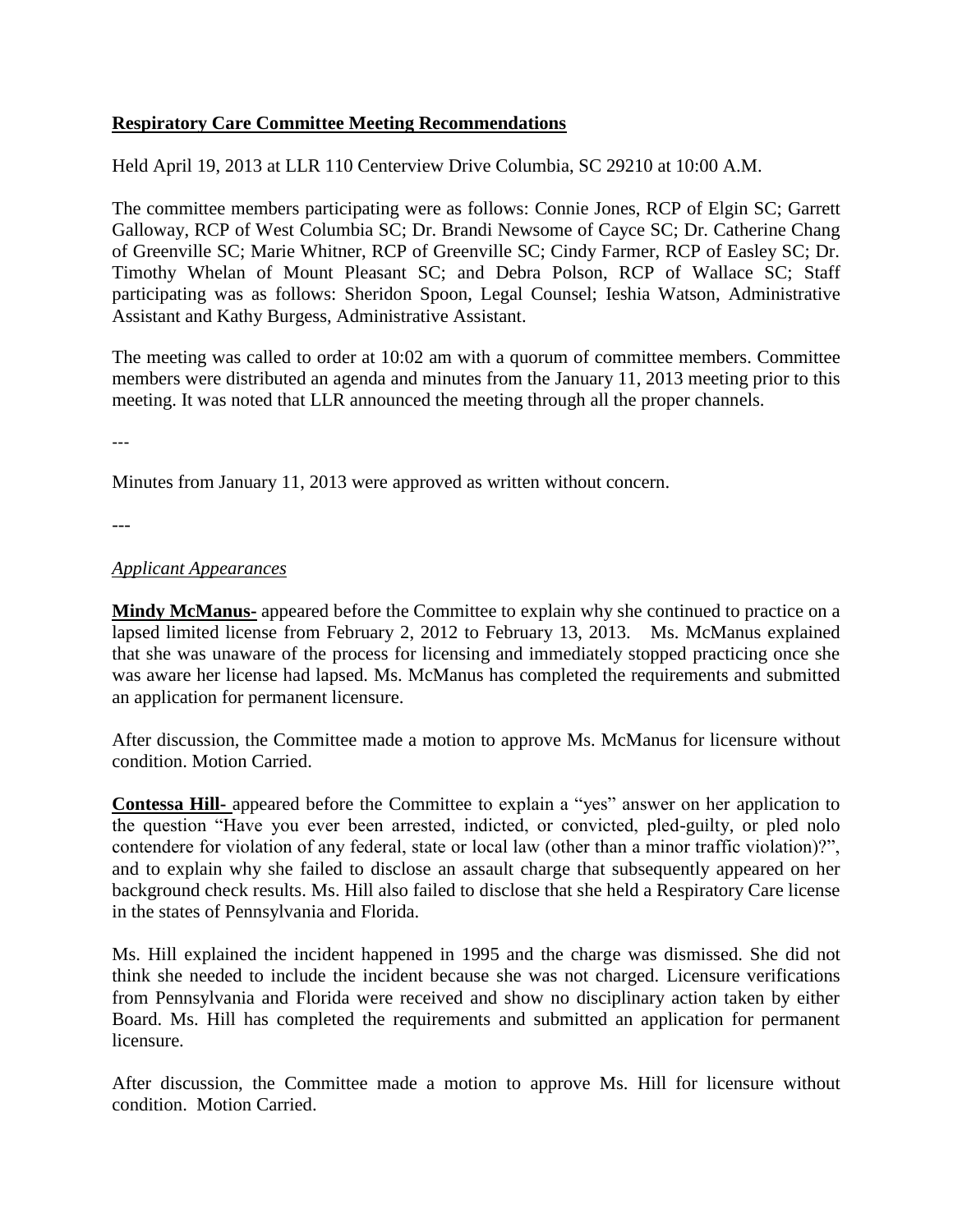**Zachary Bailey-** appeared before the Committee to explain a "yes" answer on his application to the question "Have you ever been arrested, indicted, or convicted, pled-guilty, or pled nolo contendere for violation of any federal, state or local law (other than a minor traffic violation)?"

Mr. Bailey was arrested in both May 2007 and November 2007 for possession of marijuana. Mr. Bailey explained he was arrested in November of 2007 when pulled over for a routine traffic stop in his hometown of Greenville TX. After the officer retrieved Mr. Bailey's license, the officer informed Mr. Bailey of warrants for his arrest for unpaid traffic tickets that Mr. Bailey alleges belonged to his brother who was impersonating him. Mr. Bailey was arrested after the officer searched the car and found a small amount of marijuana. Mr. Bailey served 17 days in jail and has moved away from his brother. He currently works as a respiratory therapist at Trident Regional Medical Center and was drug tested upon employment.

After a lengthy discussion, the committee decided to approve Mr. Bailey for permanent licensure. The Committee has asked Mr. Bailey to provide documentation from the state of Texas confirming completion of his probation by May 31, 2013. Motion Carried.

**Tammie Miller** - appeared before the Committee to explain a "yes" answer on her application to the question " Have you ever discontinued practicing as a Respiratory Care Practitioner for any reason one month or more?" and; "Have you ever been discharged involuntarily form employment? If so, give full details."

Ms. Miller explained that she did not practice Respiratory Care from 7/24/2009 to 10/06/2009 because she was unemployed temporarily. Ms. Miller also explained that on 7/23/2009 she was involuntarily discharged from Catawba Valley Medical Center in Hickory North Carolina because she advised her HR department that her immediate supervisor was divulging protected information about a co-worker. Ms. Miller testified that her supervisor forced others to lie to HR and she was subsequently terminated. Ms. Miller worked at Catawba Valley Medical Center from June 1994 to July 2009 and currently works for Aeroflow Healthcare in Hickory, NC. She is licensed in good standing in both North Carolina and Tennessee.

After discussion, the Committee made a motion to approve Ms. Miller for permanent licensure. Motion Carried.

**Mary Russ** – Did Not Appear; Requested to be heard at next Committee meeting

**Samuel White**- appeared before the Committee to explain "yes" answers on his application to the questions "Have you ever had an application to practice as a Respiratory Care Practitioner denied or refused by another licensing board or entity?", and; "Have you ever been arrested, indicted, or convicted, pled-guilty, or pled nolo contendere for violation of any federal, state or local law (other than a minor traffic violation)?"

Mr. Samuel White was denied a license from the State of California Respiratory Board and has not held any other respiratory license. Due to the denial of his license, the National Board of Respiratory Care revoked Mr. White's national certification. The certification was reinstated by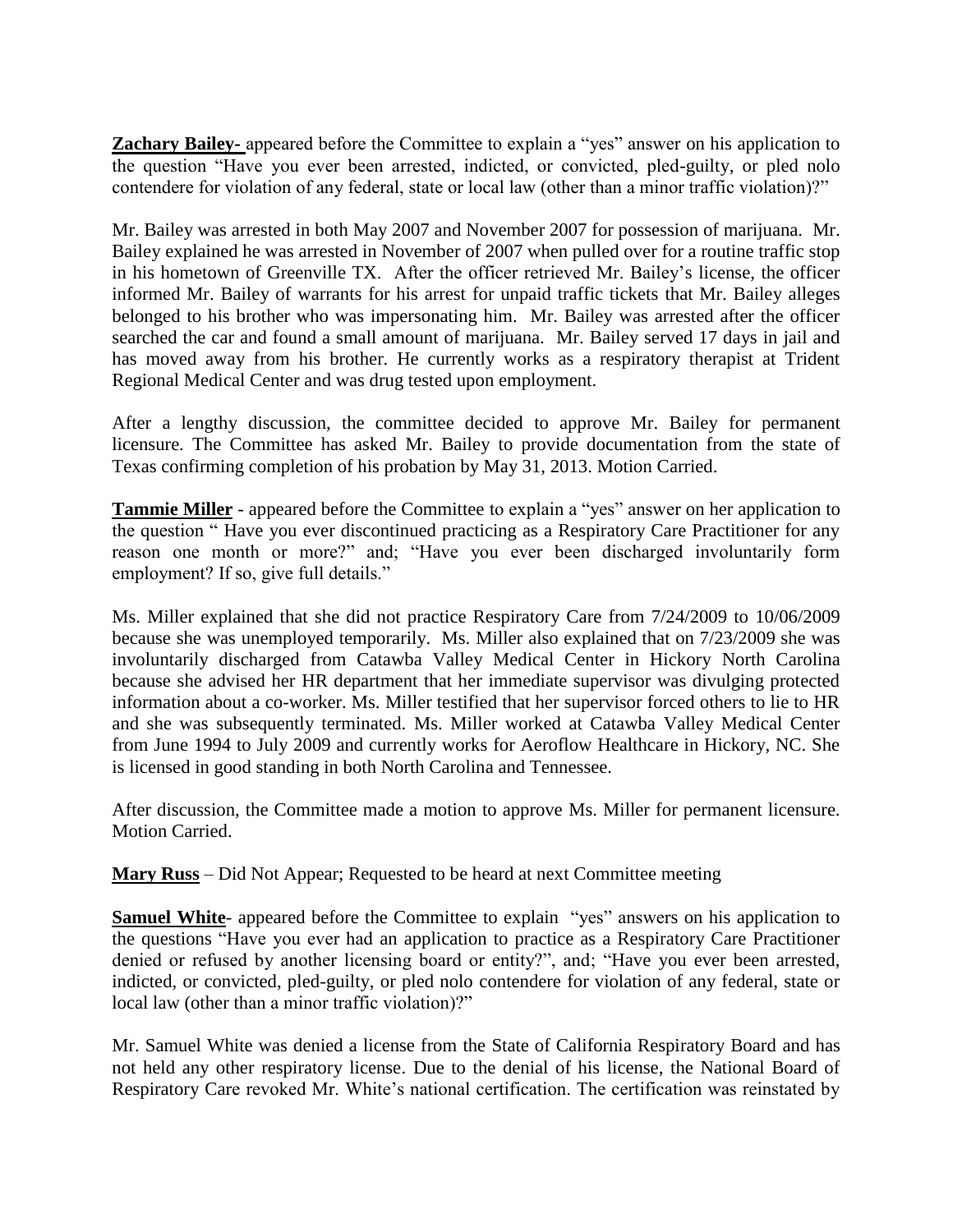the Judicial and Ethics Committee on April 1, 2013. Mr. White wrote explanations of arrests on his criminal background check however there was not an explanation for every arrest. The Databank Report obtained lists the basis for action as criminal conviction, deferred adjudication, and narcotics violation or other violation of drug statutes. The reasons for action taken and description of action taken was listed as the following:

- 1) In 1993 Mr. White was convicted of driving with a blood alcohol level of .08% or higher;
- 2) In 1994 Mr. White was convicted of inflicting corporal injury on a spouse;
- 3) In 2000, Mr. White was charged with possession of a controlled substance and subsequently granted a deferred entry of judgment;
- 4) In 2002, Mr. White was convicted of tampering with a vehicle;
- 5) In 2002, Mr. White was convicted of DUI and;
- 6) Iin 2005 Mr. White was convicted of Public Intoxication.

Mr. White explained that he was denied a California license to practice Respiratory Care and appealed the denial. Upon appeal he was given the opportunity to go before a judge and states that he was told that he could not be granted a license due to not having adequate documentation to support his rehabilitation.

Mr. White's criminal background check that he completed for the purposes of obtaining a South Carolina license identified 8 total arrests. Mr. White explained the following criminal convictions: (1) on or about 1/8/93 he was arrested for a DUI. Mr. White stated he completed all that was required and the proceedings were terminated. (2) On or about 6/5/94 Mr. White explained he was in an abusive relationship that he made a poor decision to stay in and ultimately he was arrested for domestic violence. (3) On or about 6/20/2000 Mr. White was arrested for possession/sale of narcotics and was ordered to complete a Deferred Entry of Judgment Program that lasted 18 months. Mr. White stated he passed all random drug tests that were ordered by the court. Mr. White also mentioned having issues with sobriety and a reference letter from his AA sponsor was included in the application. Mr. White has attended AA meetings for the last 2 years while in both California and South Carolina.

After discussion, the Committee made a motion to approve Mr. White for a temporary license that will expire on August 31, 2013. Mr. White will be required to complete an evaluation with RPP and follow any and all RPP recommendations prior to receiving a permanent license. Mr. White must also obtain fifteen (15) hours of qualifying CME before August 31, 2013 and may count hours that have been taken since April 19, 2011. Motion Carried.

**Dan Brown**- appeared before the Committee due to an Order that was established by the Board in 2012. Mr. Brown's Respiratory License was revoked in the Final Order dated 3/15/2007 due to being imprisoned for a total of 63 months for unlawful distribution of Oxycontin. On 2/14/2012, the Board issued a Final Order allowing Mr. Brown to complete the Registered Respiratory Therapist (RRT) National Board Examination and provide successful completion to the Board. The Final Order also required Mr. Brown to come before the Committee for reconsideration for licensure and competency to practice Respiratory Care. Mr. Brown provided successful completion of the RRT examination, completed the reactivation application, and provided copies of all CME required for permanent licensure.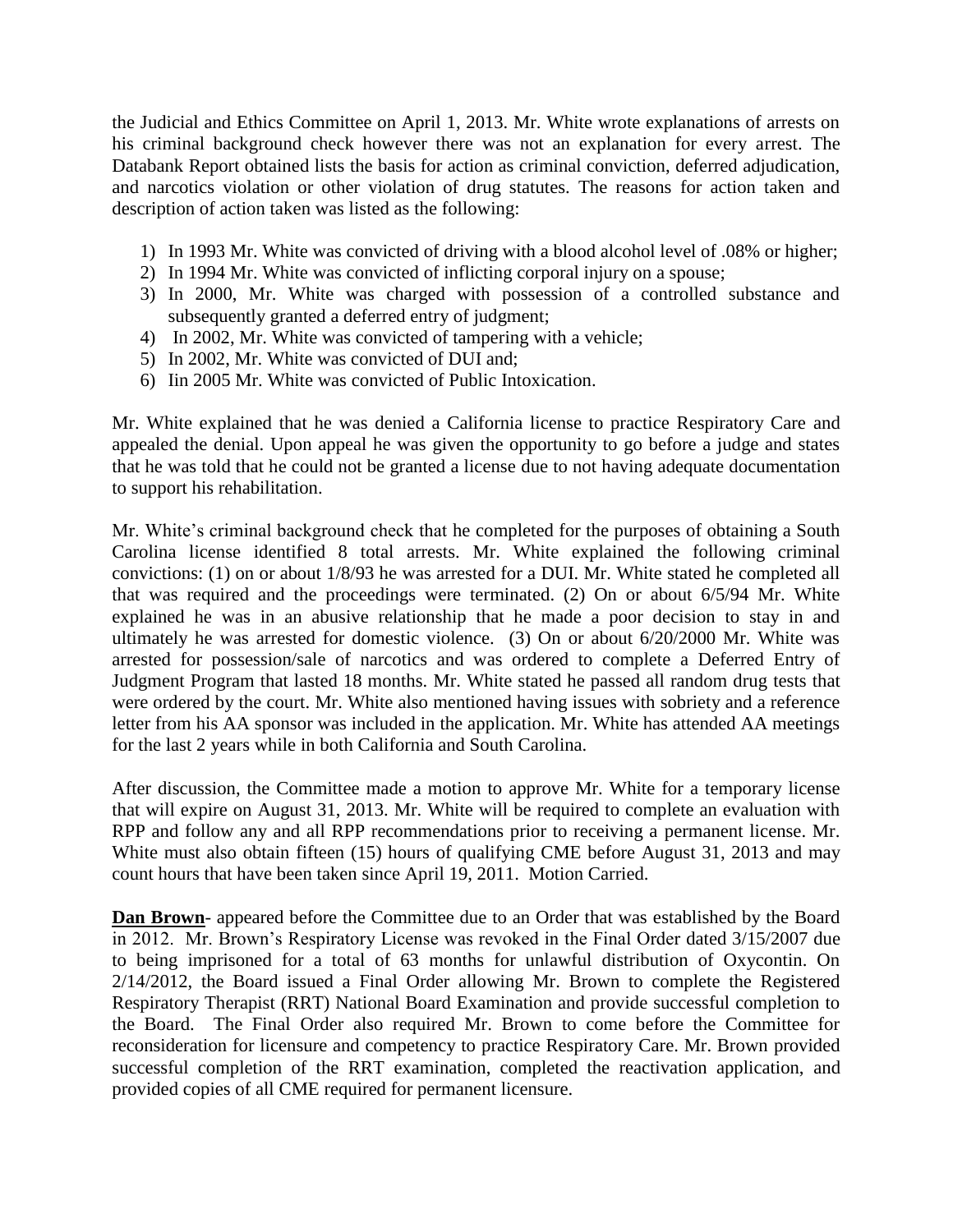After discussion, the Committee made a motion to approve Mr. Brown for reinstatement of permanent license. Motion Carried.

#### *Respiratory Care Practitioners with Temporary Licenses applying for Permanent Licensure:*

After review, a motion was made to approve the list of 26 applicants with temporary licenses for permanent licensure.

| <b>RCP.5207</b> | 05/31/2013  | Charleston        | SC        |
|-----------------|-------------|-------------------|-----------|
| RCP.5316        | 05/31/2013  | Columbus          | NC        |
| RCP.5303        | 05/31/2013  | Lyman             | <b>SC</b> |
| RCP.5242        | 05/31/2013  | Spartanburg       | <b>SC</b> |
| <b>RCP.5208</b> | 05/31/2013  | Charleston        | <b>SC</b> |
| RCP.5270        | 05/31/2013  | Lamar             | <b>SC</b> |
| RCP.5116        | 05/31/2013  | <b>Gray Court</b> | <b>SC</b> |
| RCP.3447        | 05/31/2013  | Charlotte         | NC        |
| <b>RCP.5248</b> | 05/31/2013  | Columbia          | <b>SC</b> |
| RCP.5302        | 05/31/2013  | Islandton         | <b>SC</b> |
| RCP.5317        | 05/31/2013  | Savannah          | GA        |
| RCP.5269        | 05/31/2013  | Florence          | <b>SC</b> |
| <b>RCP.5278</b> | 05/31/2013  | Clio              | <b>SC</b> |
| RCP.5314        | 05/31/2013  | Ocala             | <b>SC</b> |
| <b>RCP.5066</b> | 05/31/2013  | Cayce             | <b>SC</b> |
| <b>RCP.5288</b> | 05/31/2013  | Hickory           | <b>NC</b> |
| <b>RCP.5308</b> | 05/31/2013  | <b>Blairs</b>     | VA        |
| RCP.5315        | 05/31/2013  | Wilmington        | <b>NC</b> |
| RCP.5273        | 05/31/2013  | <b>Mullins</b>    | <b>SC</b> |
| RCP.5307        | 05/31/20133 | Greenville        | <b>SC</b> |
| RCP.5252        | 05/31/2013  | Drayton           | <b>SC</b> |
| RCP.5304        | 05/31/2013  | Greenville        | <b>SC</b> |
| RCP.5233        | 05/31/2013  | Newberry          | <b>SC</b> |
| RCP.5310        | 05/31/2013  | <b>Bluffton</b>   | <b>SC</b> |
| RCP.5311        | 05/31/2013  | Gilbert           | <b>SC</b> |
| RCP.55306       | 05/31/2013  | Florence          | <b>SC</b> |
|                 |             |                   |           |

# *Applicants with "yes" answers on application:*

**Tracy Harvey** – answered "yes" on the application to question #11: "Have you ever been arrested, indicted, or convicted, pled guilty, or pled nolo contendere for violation of any federal, state or local law (other than a minor traffic violation)?", and question #12: "Have you ever been known by any other name or surname?"

Mrs. Harvey stated on the application that she received a charge related to writing a bad check back in 2006. All costs and fees associated with the charge were cleared up. The criminal background check for Ms. Harvey indicated no additional arrests. Mrs. Harvey's maiden name was Tracy Evans.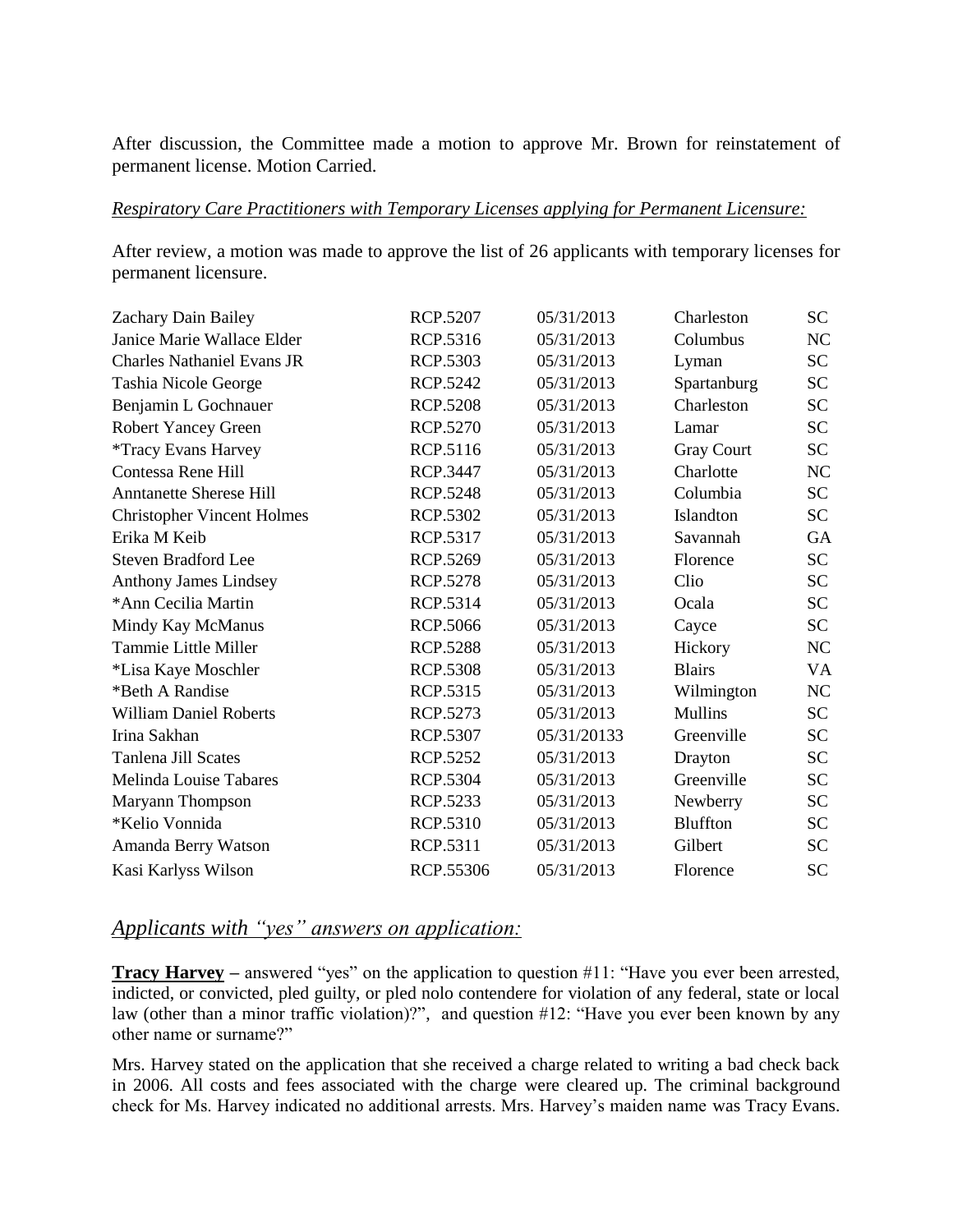After discussion the applicant was approved for licensure without condition.

Ann Martin- answered "yes" on the application to question #11: "Have you ever been arrested, indicted, or convicted, pled guilty, or pled nolo contendere for violation of any federal, state or local law (other than a minor traffic violation)?", and question #12: "Have you ever been known by any other name or surname?"

Mrs. Martin indicated on the application that she was arrested for drug possession in 1979. Per court documentation that was supplied with the application, Mrs. Martin's plea of guilty was withdrawn and the indictment against her was dismissed after satisfactorily fulfilling the conditions of probation. The criminal background check that was completed indicated no additional arrests. Mrs. Martin also indicated that she has married and divorced a few times and was previously known as Ann Cecilia Baumann.

After discussion the applicant was approved for licensure without condition.

**Lisa Moschler -**answered "yes" on application to question #10: "Have you ever been arrested, indicted, or convicted, pled guilty, or pled nolo contendere for violation of any federal, state or local law (other than a minor traffic violation)?

Ms. Moschler indicated on her application that she was arrested in 2008 for assault and battery against her husband. Court documentation was provided showing that she was found not guilty of the charge. The criminal background check that was completed for licensure indicated no additional arrests.

After discussion the applicant was approved for licensure without condition.

**Beth Randise-** answered "yes" on application to question #10: "Have you ever been arrested, indicted, or convicted, pled guilty, or pled nolo contendere for violation of any federal, state or local law (other than a minor traffic violation)?

Mrs. Randise noted on her application that she was terminated from her previous employment at New Hanover Regional Medical Center in January 2013. She states that she was accused of sleeping on the job but that this was a false accusation. A letter from human resources at New Hanover Regional Medical Center indicates that Mrs. Randise was discharged from employment on January 24, 2013 for sleeping on duty and that she violated HR policy 49.0 #23. Mrs. Randise's maiden name is Beth Firenze.

After discussion, the Committee decided that an appearance would be required prior to approval of a permanent license.

**Kelio Vonnida**- answered "yes" on the application to question #"Have you ever discontinued practicing as a Respiratory Care Practitioner for any reason for one month or more?"

Ms. Vonnida indicated that she was unemployed from October 2009 to March 2010 after moving from Illinois to Virginia with her spouse. During that time she was a stay at home mom.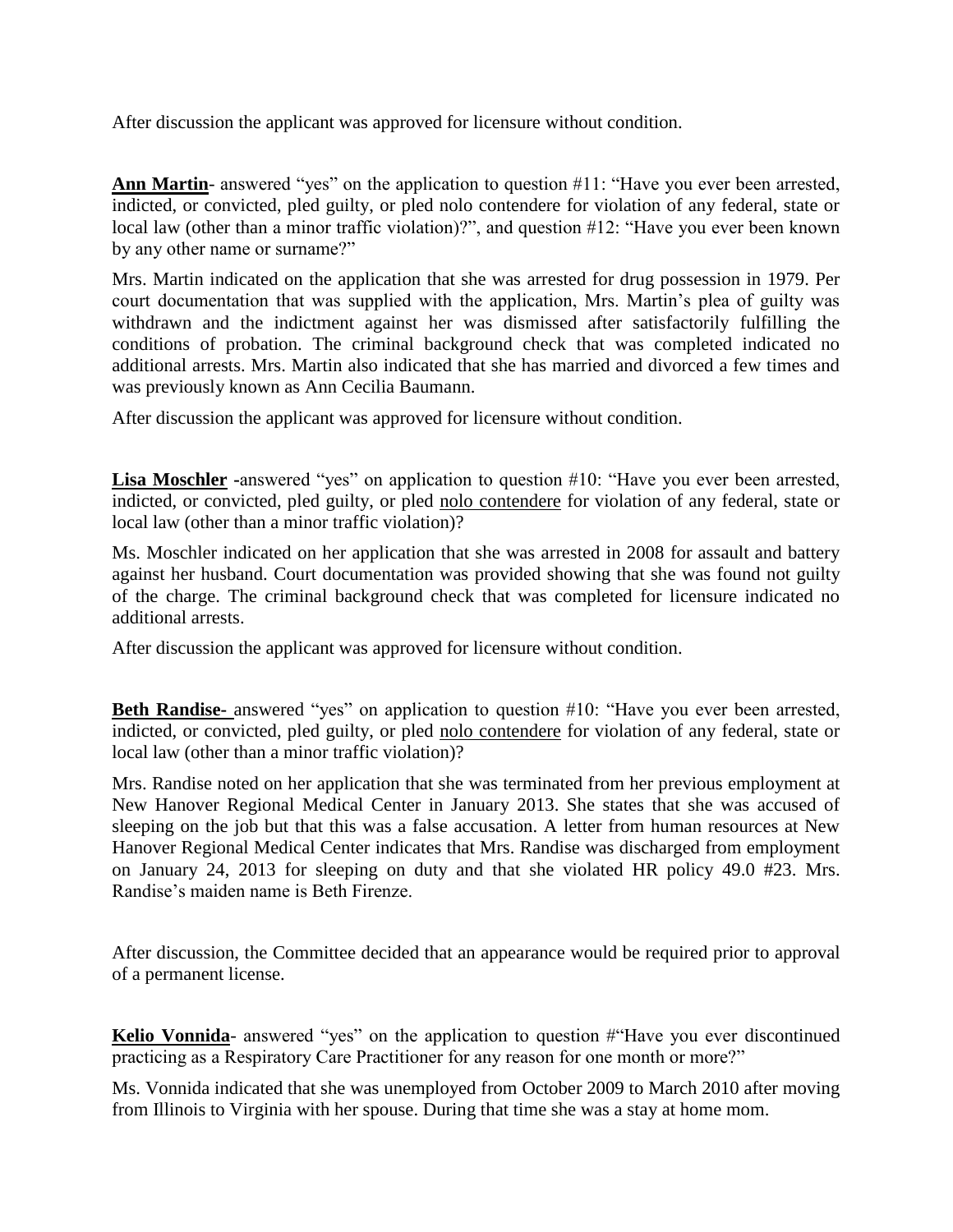After discussion the applicant was approved for licensure without condition.

# *Administrative Report*

- A) CME approval process/approved organizations Administrative staff discussed the current LLR process for CME approval applications for respiratory care. Staff discussed eliminating pre-approval of CME and streamlining to conform with all other Boards. CME approval will be done per audit. Licensees will be notified of change. Reg 81-202
- B) Renewal Process/CME compliance Staff will interpret the respiratory regulation regarding CME for renewal to be May 31 which is the renewal date, not March  $1<sup>st</sup>$ . Reg 81-202
- C) Applicants with passage of National Exam who have not completed Bachelor's program – Statute only requires passage of the national exam and does not require applicant's to submit proof of completion of a respiratory program 40-47-600

# *Discussion on Respiratory Therapist and home care*

After discussion it was decided that the Respiratory Committee does not have jurisdiction to respond to the request for RPSGT's to provide care in the home. 40-47-530(3)

# *Discussion on wound care*

There was a consensus among most Committee members that wound care did not fall within the typical scope of practice of a respiratory therapist. After discussion the Committee has recommended that the Medical Board take this request under advisement.

# *Discussions/Chair Discussions*

# *Adjourn*

Dr. Whelan made a motion to adjourn at 4:45 and Dr. Newsome seconded the motion.

The next meeting is scheduled for July 26, 2013 at 10:00 A.M.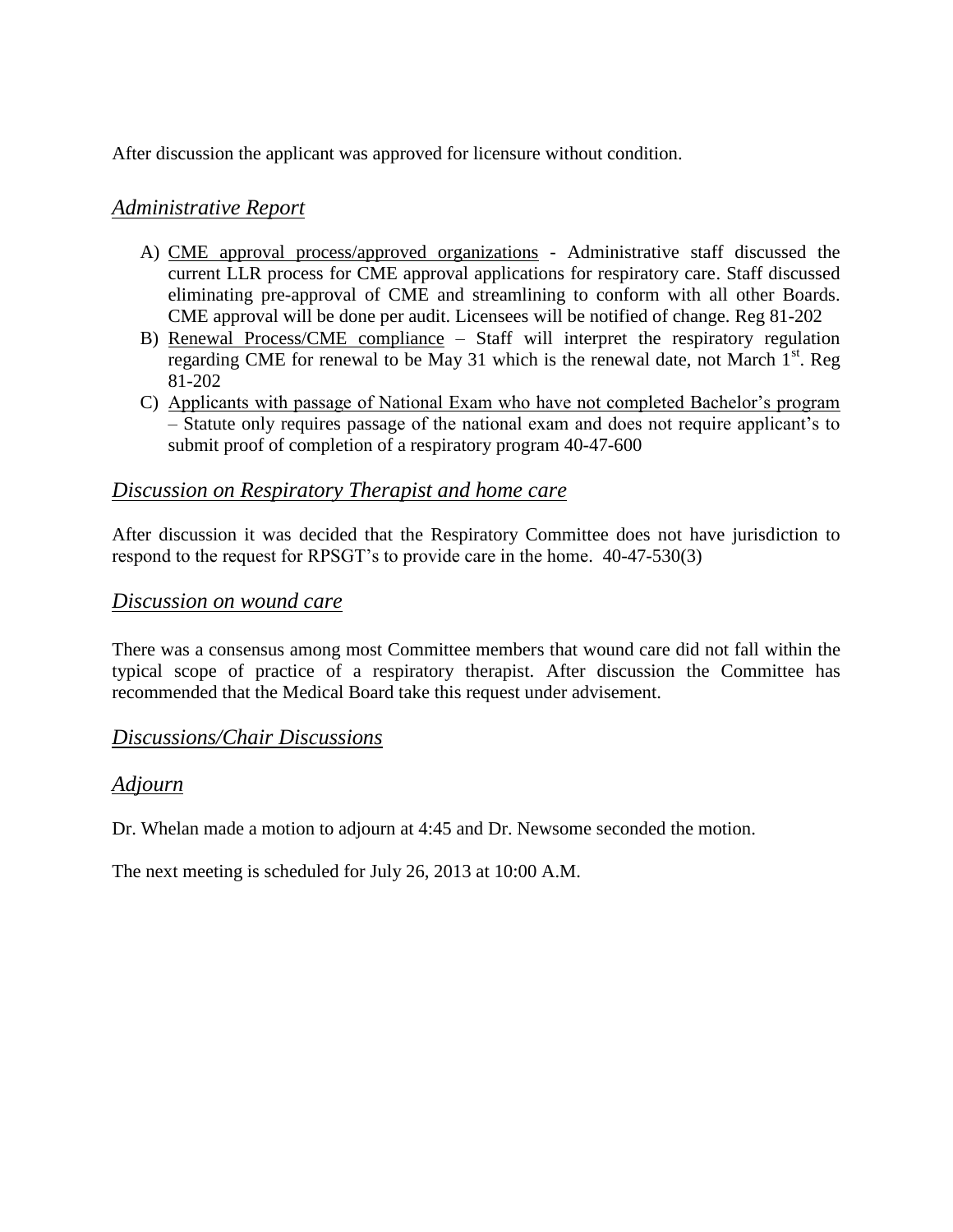#### **Physician Assistant Committee Meeting Recommendations**

Held April 12, 2013 at LLR 110 Centerview Drive Columbia, SC 29210 at 2:00 PM

The committee members participating were as follows: Keith Stewart, P.A., of Marion, SC; Martha Green, P.A., of Summerville, SC; Sean Irvin, P.A., of Travelers Rest, SC; Dr. Stephen Gardner of Greenville SC; Cindy Bostic, of Gilbert, SC; and Stacey Day of Columbia SC. Staff participating included: Sheridon Spoon, Legal Counsel; Ieshia Watson, Administrative Assistant; Kathy Burgess, Administrative Assistant.

The meeting was called to order at 2:08 pm with a quorum of committee members. Committee members were distributed an agenda and minutes from the October 5, 2012 meeting. It was noted that LLR announced the meeting through all the proper channels.

----

Minutes/recommendations from October 5, 2012 meeting were approved as written without concern.

----

#### **Recommendations and Requests for Committee Opinion**

*Applicant Appearances:*

1. Cameron Carter, PA, appeared before the committee to answer questions regarding "yes" answers to question #9 on his application, "Currently or within the last ten years, have you been treated for any physical, mental or emotional condition that might interfere with your ability to competently and safely perform the essential functions of practice as a physician assistant?", question #10 "Currently or within the last ten years, have you developed any disease or conditions physical, mental or emotional,(e.g. bipolar disorder, schizophrenia, paranoia or any other psychotic disorder) that might interfere with your ability to competently and safely perform the essential functions of practice as a physician assistant?", question #11 "Has your ability to practice as a physician assistant ever been impaired by an physical or mental illness or by the use of alcohol or drugs?", and question #12 "Have you ever discontinued practicing as a physician assistant for any reason for one month or more?" Mr. Carter explained that he has been treated for mental/emotional conditions (i.e. anxiety, panic attacks) over the past ten years. His mental conditions are controlled at this time with medical and psychological therapy. Mr. Carter explained that he had chosen not to practice over the past three months while receiving therapy for these issues. He explained that his condition is much better and he feels he is ready to resume practice. A letter was submitted by Mr. Carter's psychiatrist, Dr. John S. Dirksen. Dr. Dirksen stated that Mr. Carter has been compliant with treatment and that his prognosis is good as long as he continues his medication.

After discussion the committee decided to approve licensure without conditions.

2. Heather Edmonds, PA appeared before the committee to explain "yes" answers to question #3 "Since your last application, have you had hospital privileges denied, revoked, suspended or restricted in any way?" , question #5 "Since you last application,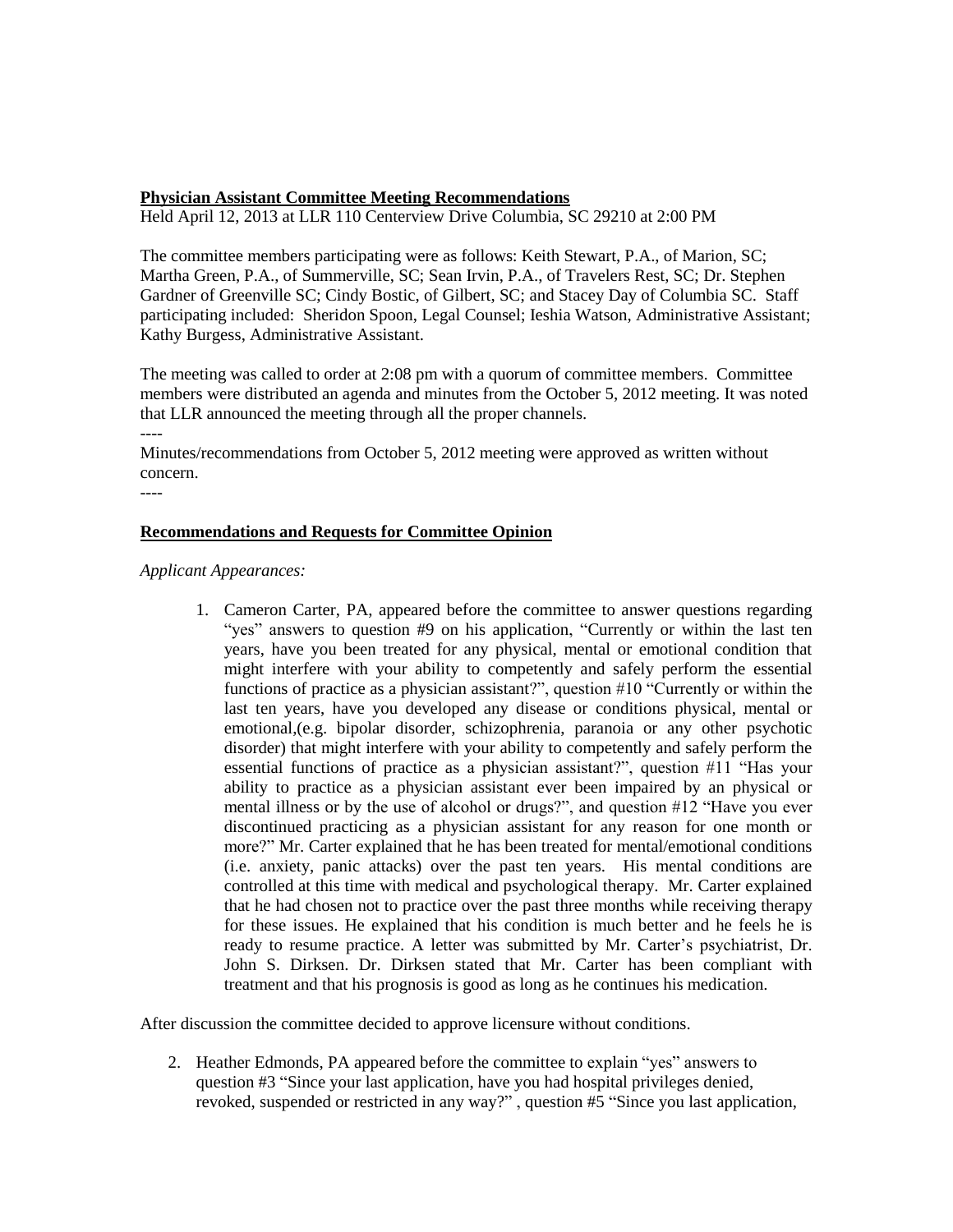have you been under any investigation or the subject of pending disciplinary action by the board, health care facility or other entity?", question #6 "Since your last application, has your physician assistant certificate/license been restricted in any way by any licensing board, health care facility or other entity?", question #8 "Since your last application, have you been treated for any physician, mental, or emotional condition that might interfere with your ability to competently and safely perform the essential functions of practice as a physician assistant?", and question #11 "Since your last application, have you discontinued practicing as a physician assistant for any reason for one month or more?" Ms. Edmonds submitted a change in supervisor application to work with Dr. Brian Scott at Carolina Forest. Ms. Edmonds explained that she was in a motor vehicle accident in May of 2012 and sustained a closed head injury. She underwent rehabilitation for seven months and was recently cleared by her physician in December 2012 as competent enough to again practice medicine as a physician assistant. Ms. Edmond's made the Committee aware that there have been some changes with employment since the date of application and she will not be working with Dr. Scott and is currently seeking employment elsewhere.

After discussion, the committee agreed, that since a valid application had not been presented to the Board, no motion could be made to approve or deny licensure at this time.

----

*Scope of Practice Guidelines:*

Scope of Practice Guidelines approved by Dr. Robert Ball.

After review it was decided to approve all 2 Scopes that have been reviewed and approved by Dr. Robert Ball.

Scope of Practice Guidelines approved by Dr. Jim Chow.

After review it was decided to approve 1 scope that has been reviewed and approved by Dr. Chow.

Scope of Practice Guidelines approved by Dr. Louis Costa, II.

After review it was decided to approve 1 scope that has been reviewed and approved by Dr. Costa.

Scope of Practice Guidelines approved by Dr. Stephen Gardner.

After review it was decided to approve all 5 Scopes that have been reviewed and approved by Dr. Gardner.

Scope of Practice Guidelines approved by Dr. William Hueston.

After review it was decided to approve all 28 Scopes that have been reviewed and approved by Dr. Hueston.

Scope of Practice Guidelines approved by Dr. Jack Scheuer.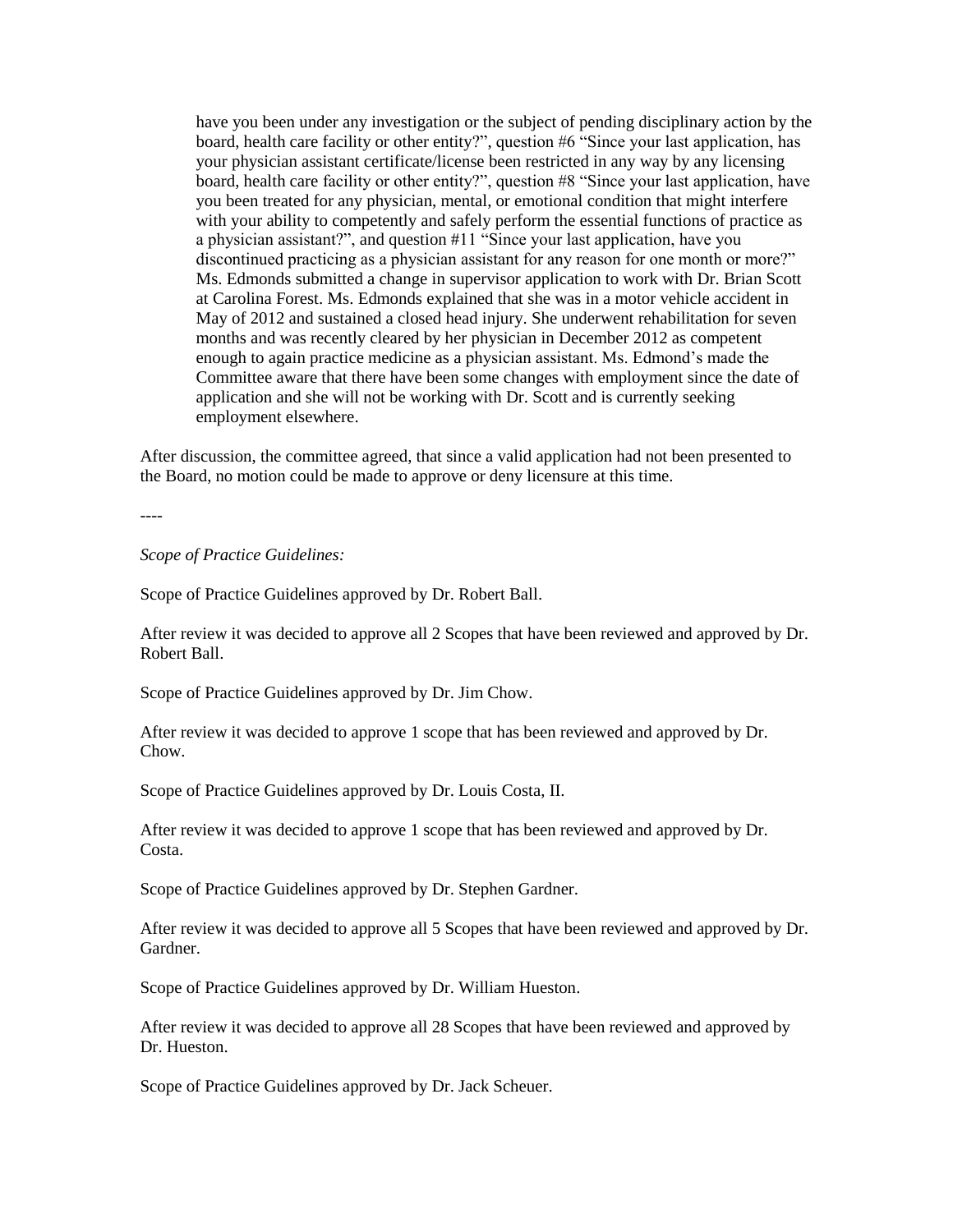After review it was decided to approve all 8 Scopes that have been reviewed and approved by Dr. Scheuer.

Scope of Practice Guidelines approved by Dr. Jeff Welsh.

After review it was decided to approve 1Scope that has been reviewed and approved by Dr. Welsh.

Scope of Practice Guidelines approved by Mr. Harold Harvey, P.A.

After review it was decided to approve all 3 Scopes that have been reviewed and approved by Mr. Harvey.

Scope of Practice Guidelines approved by Sean Irvin, PA.

After review it was decided to approve all 21 Scopes that have been reviewed and approved by Mr. Irvin.

Scope of Practice Guidelines approved by Mr. Keith Stewart, P.A.

After review it was decided to approve all 29 Scopes that have been reviewed and approved by Mr. Stewart.

Scope of Practice Guidelines approved by Ms. Martha Green, P.A.

After review it was decided to approve all 25 Scopes that have been reviewed and approved by Ms. Green.

Scope of Practice Guidelines approved by Ms. Lisa Sand, P.A.

After review it was decided to approve all 10 Scopes that have been reviewed and approved by Ms. Sand.

----

*Temporary to Permanent Applicants:*

After review of Temporary licenses the committee approved all 146 applicants to have permanent licensure.

|    | <b>Name</b>          | <b>Supervising Physician</b> | <b>Interviewing Bd. Member</b> |
|----|----------------------|------------------------------|--------------------------------|
|    |                      |                              |                                |
| 1) | Germaine Aprill, PA  | Dr. Steven Poletti           | Dr. Robert Ball                |
| 2) | Melissa Odorisio, PA | Dr. Barto Paul Kellett       | n/a                            |
| 3) | Louisa Floyd, PA     | Dr. Marguerite Germain       | Dr. Robert Ball                |
| 4) | Melanie Sheppard, PA | Dr. James Brunson            | n/a                            |
| 5) | Ricky Kidman, PA     | Dr. Iris Norris              | n/a                            |
| 6) | Mary Halbritter, PA  | Dr. Chioma Udogu             | n/a                            |
| 7) | Nipa Patel, PA       | Dr. Nimish Patel             | Dr. James Hubbard              |
| 8) | William Boring, PA   | Dr. John McCrosson           | Dr. Robert Ball                |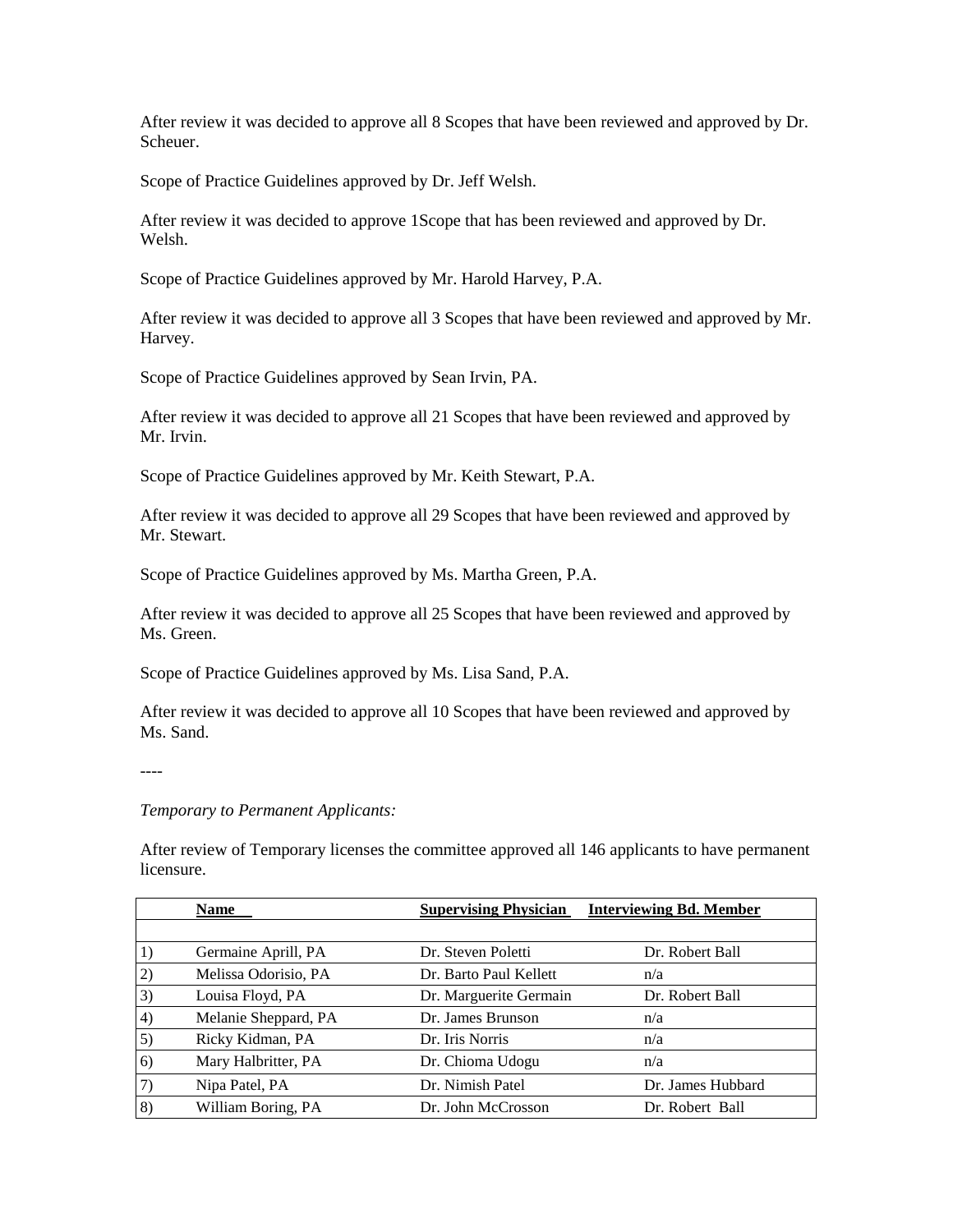| 9)  | Lisa Lanning Lowther, PA    | Dr. Shane Bowen          | n/a                  |
|-----|-----------------------------|--------------------------|----------------------|
| 10) | Prudence Pugliese-Olsen, PA | Dr. Phil Bestic          | Dr. Robert Ball      |
| 11) | Melissa Loeffler, PA        | Dr. Anne LeClercq        | Dr. Robert Ball      |
| 12) | Maria Jones, PA             | Dr. Kathie Hermayer      | Dr. Louis Costa, II  |
| 13) | Skerdilaid Licaj, PA        | Dr. Vesna Solheim        | Dr. Robert Turner    |
| 14) | Drewid Plyler, PA           | Dr. Christopher Davis    | Dr. James Hubbard    |
| 15) | Drewid Plyler, PA           | Dr. Malik Ashe           | Dr. James Hubbard    |
| 16) | William Jeffcoat, PA        | Dr. William Richmond, II | Dr. John DeHoll      |
| 17) | Veronica Chavis, PA         | Dr. Gregory Eaves        | Dr. Jeffrey Welsh    |
| 18) | Deborah Flowers, PA         | Dr. Thomas Murphy        | Dr. Robert Ball      |
| 19) | Stacy Weaver, PA            | Dr. John Hayden Jr.      | Dr. Jim Chow         |
| 20) | Catherine Poston, PA        | Dr. George Dilts         | Dr. Jim Chow         |
| 21) | Meredith Provost, PA        | Dr. Garrett Clanton, II  | Dr. Jim Chow         |
| 22) | Heather Richard, PA         | Dr. Jason Leonard        | Dr. Jim Chow         |
| 23) | Justin Runey, PA            | Dr. Bang Chau            | Dr. Jim Chow         |
| 24) | Lisa Albins, PA             | Dr. John Eady            | Dr. Jim Chow         |
| 25) | Julie Thomas, PA            | Dr. Patricia Thompson    | Dr. Louis Costa, II  |
| 26) | Bhadrik Patel, PA           | Dr. Benson Messer        | n/a                  |
| 27) | Kennah Johnson, PA          | Dr. Jeffrey Smith        | Dr. Jeff Welsh       |
| 28) | Courtney Phillips, PA       | Dr. Steven Freeman       | n/a                  |
| 29) | Jordan Hill, PA             | Dr. Richard Browder      | Dr. Louis Costa, II  |
| 30) | Leah Lifland, PA            | Dr. Charles Bratton      | Dr. Louis Costa, II  |
| 31) | Terri Blackwell, PA         | Dr. Harold Schutte Jr.   | Dr. Louis Costa, II  |
| 32) | Kimberley Bower, PA         | Dr. Richard Ward         | Dr. Louis Costa, II  |
| 33) | Melissa Browne, PA          | Dr. Joseph Camunas       | Dr. Stephen Gardner  |
| 34) | Cassie McHone, PA           | Dr. Andrey Ilyasov       | Dr. John deHoll      |
| 35) | Kelley Womack, PA           | Dr. Leslie West          | Dr. Jeff Welsh       |
| 36) | Robert Kabakjian, PA        | Dr. Robert Puchalski     | Dr. Jeff Welsh       |
| 37) | Angela Hampton, PA          | Dr. Sandra Stephens      | n/a                  |
| 38) | Carl Howell, PA             | Dr. Bruce Bourdon        | Dr. Stephen Gardner  |
| 39) | Amy Sweet, PA               | Dr. Timothy McHenry      | Dr. Stephen Gardner  |
| 40) | Amy Sweet, PA               | Dr. Charles Kanos        | Dr. Stephen Gardner  |
| 41) | Gabrielle Poole, PA         | Dr. Langdon Hartsock     | Dr. Robert Ball      |
| 42) | David Mutch, PA             | Dr. Vu Hoang             | n/a                  |
| 43) | Natalie Riley, PA           | Dr. Charles Roberts      | Dr. Robert Ball      |
| 44) | Kelly Wilson, PA            | Dr. James Behr           | Dr. Timothy Kowalski |
| 45) | Gwendolyn Strickland, PA    | Dr. Mark Belt            | n/a                  |
| 46) | Gregory Schaller, PA        | Dr. John Tomarchio       | Dr. Jeff Welsh       |
| 47) | Stephanie Jones, PA         | Dr. Scott Ross           | Dr. Louis Costa, II  |
| 48) | Mary Howerton, PA           | Dr. Paul Lambert Jr.     | Dr. Louis Costa, II  |
| 49) | Felicia DeNittis, PA        | Dr. Ben Davis            | Dr. Robert Turner    |
| 50) | Denise Dhein, PA            | Dr. David Smith          | Dr. Louis Costa, II  |
| 51) | Sara Black, PA              | Dr. Vu Hoang             | n/a                  |
| 52) | Theresa Little, PA          | Dr. David Shallcross     | n/a                  |
| 53) | Christina Randall, PA       | Dr. Robert LeBlond       | n/a                  |
| 54) | Katherine Hudgens, PA       | Dr. John Fowler          | Dr. Timothy Kowalski |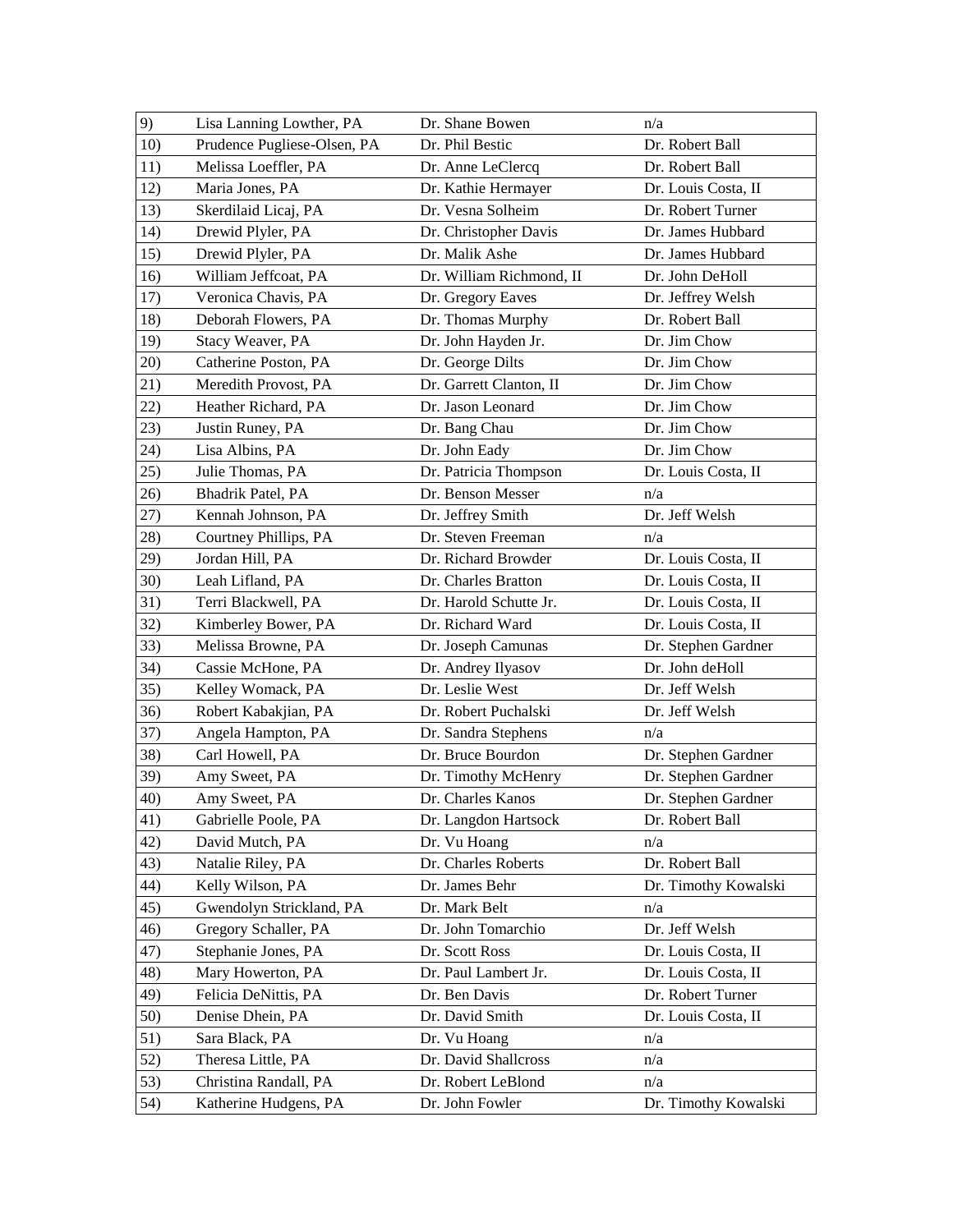| 55)  | Keith Didyoung, PA       | Dr. Russell Ditzler         | n/a                  |
|------|--------------------------|-----------------------------|----------------------|
| 56)  | Lisa Smith, PA           | Dr. Jean Kohn               | n/a                  |
| 57)  | Jena Weaver, PA          | Dr. George Rodelsperger Jr. | n/a                  |
| 58)  | Raina Luthra, PA         | Dr. Rudolf Jokl             | Dr. Robert Ball      |
| 59)  | William Stanley, PA      | Dr. Jack Spencer            | Dr. Louis Costa, II  |
| 60)  | Tyler Martin, PA         | Dr. Benjamin Yoo            | Dr. Louis Costa, II  |
| 61)  | Megan Plumb, PA          | Dr. Ellen Rhame             | Dr. Louis Costa, II  |
| 62)  | Christina Lockhart, PA   | Dr. William Richardson      | Dr. Louis Costa, II  |
| 63)  | Karin Duffy, PA          | Dr. Bradley Presnal         | Dr. Jim Chow         |
| 64)  | Matthew Power, PA        | Dr. Frank Noojin            | Dr. Jeff Welsh       |
| 65)  | Melissa Giarraputo, PA   | Dr. Theodore Grieshop       | Dr. Timothy Kowalski |
| 66)  | Eric Grant, PA           | Dr. Kristopher Crawford     | Dr. Robert Turner    |
| 67)  | Wayne Mounts, PA         | Dr. Sumeer Lal              | Dr. John deHoll      |
| 68)  | Colene Watkins, PA       | Dr. Sheridan Gibler         | Dr. Louis Costa, II  |
| 69)  | Gregory Barefoot, PA     | Dr. David Cone              | Dr. Jeff Welsh       |
| 70)  | Philip D'Avilar, PA      | Dr. Shashank Mishra         | Dr. James Hubbard    |
| 71)  | Rosalind Becker, PA      | Dr. Brandon Sick            | Dr. James Hubbard    |
| 72)  | Ricky Kidman, PA         | Dr. Mark Belt               | Dr. Robert Turner    |
| 73)  | Gregory Finch, PA        | Dr. Ellyn Meshel            | Dr. Jeff Welsh       |
| 74)  | Jason Trigiani, PA       | Dr. James Detorre           | Dr. Robert Ball      |
| 75)  | Sanford Hardin, PA       | Dr. Nirlep Patel            | Dr. Robert Turner    |
| 76)  | April Rogers, PA         | Dr. Tracey Flemming         | n/a                  |
| 77)  | Courtney Cribbs, PA      | Dr. John McCrosson          | Dr. Louis Costa, II  |
| 78)  | Edith Willis, PA         | Dr. Lee Leddy               | Dr. Louis Costa, II  |
| 79)  | Gretchen Reibold, PA     | Dr. Rosalind Dawson         | Dr. Louis Costa, II  |
| 80)  | Kelly Eddinger, PA       | Dr. Richard Frisch          | Dr. Louis Costa, II  |
| 81)  | Benjamin Ferguson, PA    | Dr. Gary Headden            | Dr. Louis Costa, II  |
| 82)  | David Caraballo, PA      | Dr. Payton Fennell          | Dr. Louis Costa, II  |
| 83)  | John D'Alessandro, PA    | Dr. Ben Davis               | Dr. Robert Turner    |
| 84)  | Sara Black, PA           | Dr. Robert Messier Jr.      | Dr. Robert Turner    |
| 85)  | Phillip Oliveira, PA     | Dr. Robert Messier Jr.      | Dr. Robert Turner    |
| 86)  | Robert Bostic, PA        | Dr. Merrill Ward            | n/a                  |
| 87)  | Heather Shiflett, PA     | Dr. Jason Hillman           | Dr. James Hubbard    |
| 88)  | Erin Booth Herendeen, PA | Dr. Ravikumar Patel         | Dr. John deHoll      |
| 89)  | Wilfrida Noelsaint, PA   | Dr. Jeffrey Warden          | n/a                  |
| 90)  | Pauline Nichol, PA       | Dr. Marcus Blackstone       | n/a                  |
| 91)  | Mary Sherman, PA         | Dr. Edward Giove            | n/a                  |
| 92)  | Daniel Caskie, PA        | Dr. Thomas Hilliard         | Dr. Louis Costa, II  |
| 93)  | Elizabeth Spitz, PA      | Dr. Mark Lockett            | Dr. Louis Costa, II  |
| 94)  | Christopher Kearnery, PA | Dr. Edward King             | Dr. Robert Turner    |
| 95)  | Sarah Moore, PA          | Dr. Robert Sherertz         | Dr. Robert Turner    |
| 96)  | Sarah Benton, PA         | Dr. Charles Tarbert         | Dr. Robert Turner    |
| 97)  | Katherine Anderson, PA   | Dr. Meha Minhas             | Dr. Jeff Welsh       |
| 98)  | Kristen Webb, PA         | Dr. Kim berly King          | Dr. John deHoll      |
| 99)  | Nancy Sweatt, PA         | Dr. John Molnar             | Dr. Robert Turner    |
| 100) | Robert Hanlin, PA        | Dr. Claudio Guareschi       | Dr. John deHoll      |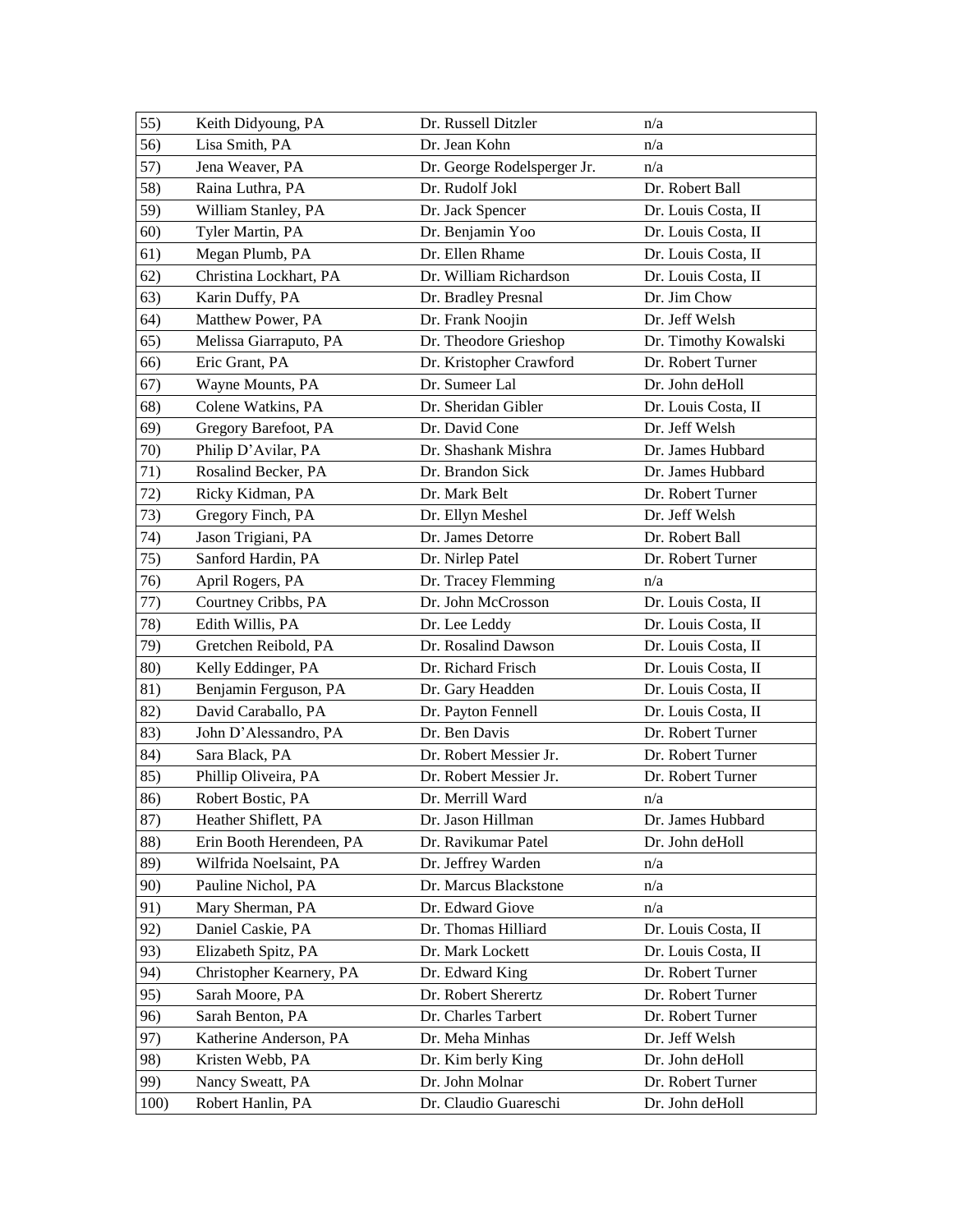| 101) | Ernest Wolfe, PA       | Dr. Neil Glover            | Dr. Louis Costa, II  |
|------|------------------------|----------------------------|----------------------|
| 102) | Allyson Harrell, PA    | Dr. Gary Slaughter         | Dr. Robert Turner    |
| 103) | Helen Kulseth, PA      | Dr. George Richardson, III | Dr. Louis Costa, II  |
| 104) | Adam Turk, PA          | Dr. Bradley Presley        | Dr. Louis Costa, II  |
| 105) | Janet Cerrone, PA      | Dr. Randall Betz           | Dr. Stephen Gardner  |
| 106) | Gregory Costa, PA      | Dr. John Flemming Jr       | Dr. Stephen Gardner  |
| 107) | Carly Schneider, PA    | Dr. Lynda McKinnon         | Dr. Stephen Gardner  |
| 108) | Christine Koop, PA     | Dr. John Scott             | Dr. Stephen Gardner  |
| 109) | Elizabeth Douglas, PA  | Dr. Eric Faile             | Dr. Stephen Gardner  |
| 110) | Gregory Finch, PA      | Dr. Nathan Miller          | Dr. Jeff Welsh       |
| 111) | Adam Bailey, PA        | Dr. Marianne Wille         | Dr. Jeff Welsh       |
| 112) | Amanda Lawrence, PA    | Dr. Michael Kunkel         | Dr. John deHoll      |
| 113) | Dana Purcell, PA       | Dr. Bjorn Miller           | Dr. Louis Costa, II  |
| 114) | Kathryn Ruliffson, PA  | Dr. David Smith            | Dr. Louis Costa, II  |
| 115) | Nancy Miller, PA       | Dr. William McKibbin       | Dr. Louis Costa, II  |
| 116) | Rami Zaki, PA          | Dr. Zachary Kiker          | Dr. Jeff Welsh       |
| 117) | Nathan Miller, PA      | Dr. Nathan Miller          | Dr. Jeff Welsh       |
| 118) | Katy Johnson, PA       | Dr. Jason Goebel           | Dr. Robert Turner    |
| 119) | Douglas Schutz, PA     | Dr. Thomas Hilliard        | n/a                  |
| 120) | Thomas Kantor, PA      | Dr. David Kulbersh         | Dr. Jim Chow         |
| 121) | Matthew Kyer, PA       | Dr. Gustavo Colmenares     | n/a                  |
| 122) | May Suen, PA           | Dr. Lloyd Hayes            | n/a                  |
| 123) | Jesse Williams, PA     | Dr. Elaine Haule           | n/a                  |
| 124) | Jennifer Marshall, PA  | Dr. Istvan Takacs          | n/a                  |
| 125) | Aislinn McNulty, PA    | Dr. Eric Brittain          | Dr. Anthony Beall    |
| 126) | Ageta Muco, PA         | Dr. Robert Sullivan        | Dr. James Hubbard    |
| 127) | Gregory Chambers, PA   | Dr. Peter Frank            | Dr. Robert Ball      |
| 128) | Andrew Cali, PA        | Dr. Richard Rody           | n/a                  |
| 129) | Derek Roper, PA        | Dr Richard Banks Jr.       | n/a                  |
| 130) | Michael Hanna, PA      | Dr. Tracey Flemming        | n/a                  |
| 131) | Thomas Daley, PA       | Dr. David Kingery          | n/a                  |
| 132) | Kaye Rickman, PA       | Dr. Wellesley Alexander    | Dr. Timothy Kowalski |
| 133) | Lauren Howard, PA      | Dr. Edward Katemba         | Dr. Timothy Kowalski |
| 134) | Shantae Seifert, PA    | Dr. William Greer          | Dr. Anthony Beall    |
| 135) | William Boehringer, PA | Dr. Sudesh Kedar           | Dr. James Hubbard    |
| 136) | Holly Stilz, PA        | Dr. Alex McIntyre          | Dr. Robert Turner    |
| 137) | Jilian McAlum, PA      | Dr. Robin Stone            | Dr. John deHoll      |
| 138) | Karen Callagy, PA      | Dr. Majd Chahin            | Dr. Louis Costa, II  |
| 139) | Jessica Browne, PA     | Dr. Elizabeth Kline        | Dr. Anthony Beall    |
| 140) | Christine Wright, PA   | Dr. Gaston Perez           | Dr. Anthony Beall    |
| 141) | Bruce Wilson, PA       | Dr. Justin Garzone         | Dr. Robert Turner    |
| 142) | Carolyn Hyatt, PA      | Dr. Allyson Thatcher       | Dr. Robert Ball      |
| 143) | Rebecca Ulrich, PA     | Dr. Ryan Brown             | Dr. Stephen Gardner  |
| 144) | Jesse Price III, PA    | Dr. Susan Datta            | Dr. Louis Costa, II  |
| 145) | John Lewis, PA         | Dr. Christo Courban        | Dr. Robert Turner    |
| 146) | Erica Cooler, PA       | Dr. Christopher LeBlanc    | Dr. Louis Costa, II  |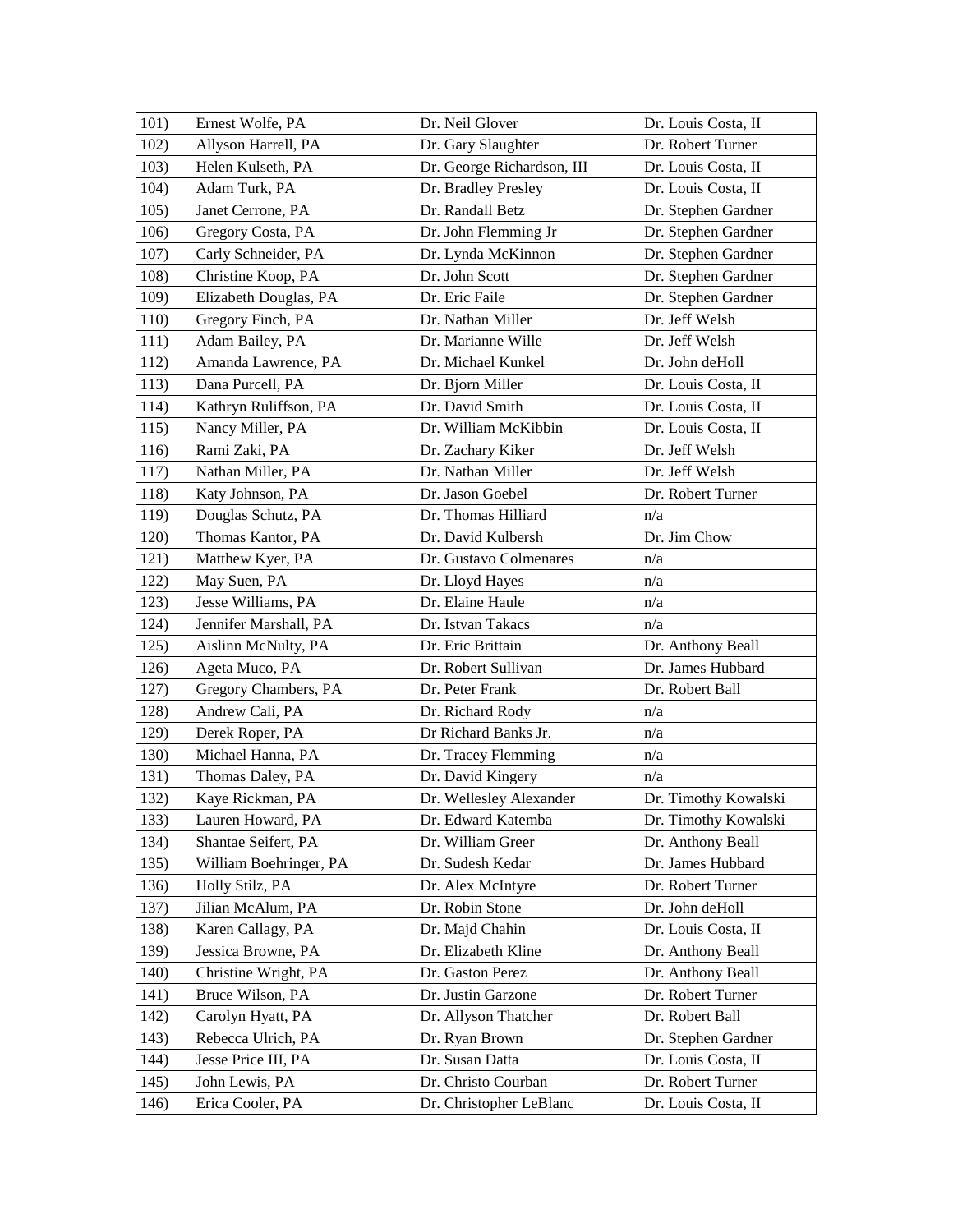#### *Off-Site Practice Request:*

1. Chester Robert Whitley, IV, P.A. and his supervising physician, Dr. Monnieque Singleton requested off-site practice of 2.13 miles/6 minutes from practice site. Mr. Whitley and his supervising physician also requested off-site practice of 25.73/38 minutes from practice site.

After discussion, it was decided to approve the requests. Motion Carried.

2. Stephen D Keen, PA, and his supervising physician Dr. Margaret Beth Grossman requested off-site practice of 2.13/6 minutes from practice site.

After discussion, it was decided to approve the request. Motion Carried.

3. Anthony Ward Raynor, PA and his supervising physician Dr. Gregory J Feldman requested off-site practice of 61.39/1 hour 12 minutes from practice site.

After discussion, it was decided to approve the request. Motion Carried.

*On The Job Training Request:*

1. Christina N Randall, P.A. and her supervising physician, Dr. Robert Edward Leblond requested Confirmation of OJT Completion for Intra-articular Injection to the knee, Trigger Point Injection into Bursae and Viscosupplementation to knee.

After discussion, there was a motion to approve the OJT request. Motion Carried.

2. Lisa Michele Castles, P.A. and her supervising physician, Dr. Daniel Edward Decamps requested Confirmation of OJT Completion for Arthrocentesis of the Joints (Heel), Arthrocentesis of the joints (Knee), Arthrocentesis of the joints (Elbow), Arthrocentesis of the Joints (Shoulder), Arthrocentesis of the joints (SI Joint) and Arthrocentesis of the Joints (Hip).

After discussion, there was a motion to approve the OJT request. Motion Carried.

3. Meghan Eliszabeth McQuiston, P.A. and her supervising physician, Dr. Michele Ann Mittelbronn requested Confirmation of OJT Completion for Botox Injections.

After discussion, there was a motion to approve the OJT request. Motion Carried.

4. Christopher David Hewitt, P.A. and his supervising physician Dr. Gregor George Cleveland requested Confirmation of OJT Completion for Percutaneous Gastrostomy Tube Insertion.

After discussion, there was a motion to approve the OJT request. Motion Carried.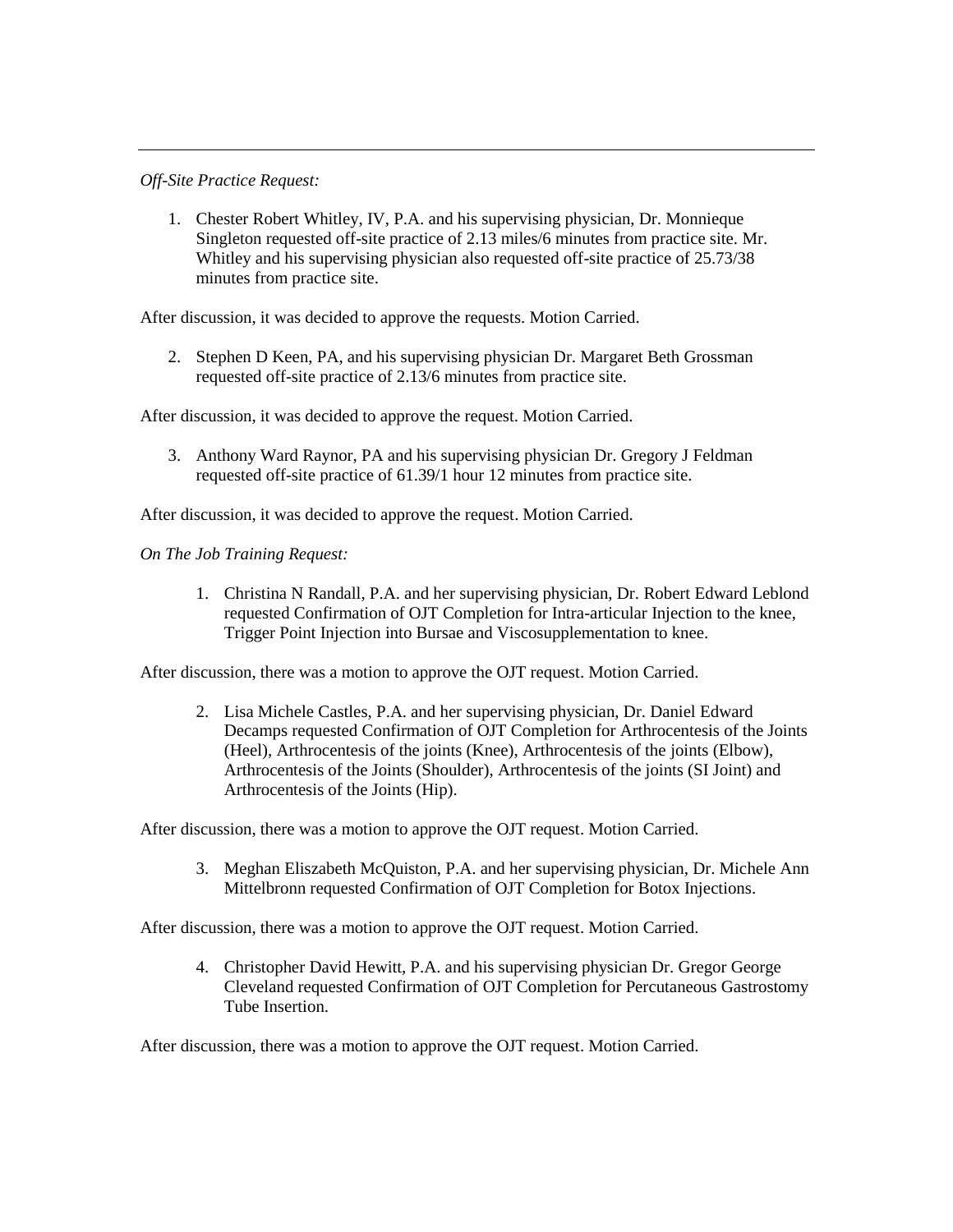5. Amanda Hammond Wright, P.A. and her supervising physician, Dr. Edward Anthony Kotz, III requested Confirmation of OJT Completion for Chemical Peels and Laser Treatments.

After discussion, there was a motion to approve the OJT request. Motion Carried.

6. Gregory E Barefoot, P.A. and his supervising physician, Dr. William Charles Gerard request OJT for Hyperbaric Medicine consultation and treatment.

After discussion, there was a motion to deny the request for on the job training until documentation of prior training and experience is provided to the Board, specifically a copy of the certificate from the 40 hour class that Mr. Barefoot listed on his application. Motion Carried.

7. Stephen Michael Rozier, P.A. and his supervising physician, Dr. Margaret Holloway Fitch request OJT for Botulinum Toxin, Dermal Fillers, Transposition Flaps, and Grafts.

After discussion, there was a motion to deny the request until a letter is provided by Dr. Fitch stating that she is capable of providing adequate supervision and is no longer medically impaired. Motion carried.

8. Natalie Pope Riley, P.A. and her supervising physician Dr. Charles Stewart Roberts requested OJT for EVH.

After discussion, there was a motion to approve the OJT request with an addition of 5-5-5 (5 observing / 5 assisting / 5 performing). Motion Carried.

- 9. Britney Spratt Harris, P.A. and her supervising physician, Dr. Cathryn Ruby Mcalpine, reqested OJT for botox, facial filler, laser for dermatological purposes. After discussion, there was a motion to approve the requests with an addition of 5-5-5 (5 observing / 5 assisting / 5 performing). Motion Carried.
	- 10. Sarah Marie Moore, P.A. and her supervising physician Dr. Robert Jackson Sherertz, requested OJT for wound care including dressing changes.

After discussion, the Committee decided that the requested tasks need to be added to scope of practice. Motion Carried.

11. Gabrielle Linder Poole, P.A. and her supervising physician, Dr. Langdon All Hartsock, requested OJT for surgical first assist.

After discussion, the Committee decided that this request needs to be submitted as an additional task and did not approve the request as on the job training. Motion Carried.

12. Amanda Hammond Wright and her supervising physician, Dr. Edward Anthony Kotz, III, requested OJT for botox for hyperchidrosis.

After discussion, there was a motion to approve the request with an addition of 5-5-5 (5 observing / 5 assisting / 5 performing). Motion Carried.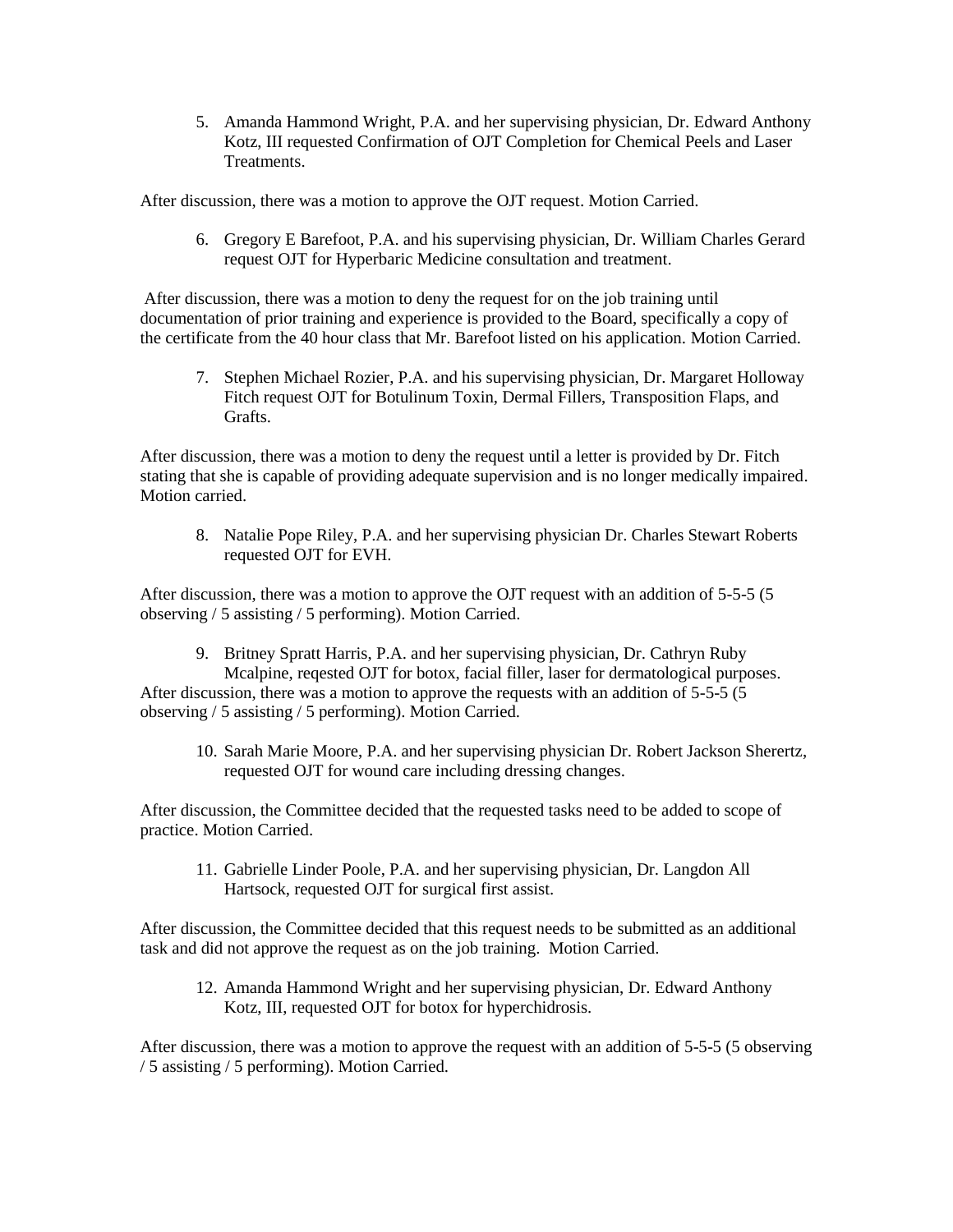#### *Additional Task Request:*

1. Gabrielle Linder Poole, P.A. and her supervising physician, Dr. Langdon Hartsock, requested an Additional Task for joint injections, trigger point injections and joint aspirations, ordering home health services, culture of wounds or infected tissue, application and removal of splints and casts, Assessment and treatment of simple fractures not requiring manipulation, removal of superficial foreign bodies and removal of superficial fixation devices (wires, external fixators).

After discussion, there was a motion to approve the requests. Motion Carried.

2. William Brett Boring, P.A. and his supervising physician, Dr. John Joseph McCrosson, requested an Additional Task for Intraarticular Knee & Hip Bursa Injections.

After discussion, there was a motion to approve the requests. Motion Carried.

3. Ashley Smith Wilson, P.A. and her supervising physician, Dr. Robert Allen Williams, requested an Additional Task for Dispensing Medications.

After discussion, there was a motion to approve the request once the Board receives an updated scope. Motion Carried.

4. Brandy Perry Baker, P.A. and her supervising physician, Dr. Arthur Wilkoszewski, requested an Additional Task for Dispensing Medications.

After discussion, there was a motion to approve the request once the Board receives an updated scope. Motion Carried.

#### *Request to Serve as Primary Supervisor for 3 P.A.'s*

1. Ms. Sexton Steele, Practice Manager with Palmetto Dermatology appeared before the Physician Assistant Committee requesting an exception to allow Dr. Jeffrey Smith to supervise 3 physician assistants.

After discussion, there was a motion to deny the request based on Section 40-47-555 [D] of the Medical Practice Act, "A supervising physician may not supervise more than two physician assistants." Motion Carried.

#### *Request for Exception to the 75% Rule*

1. Chris DiOrio, Medical Director for Physician's Plan Weight Management Center requested an exception to the 75 percent direct supervision rule. Dr. DiOrio requested that all physician assistants employed by Physician's Plan Weight Management Center be approved to work on-site with a supervising physician 20% of the time.

After discussion, there was a motion to deny the request based on Section 40-47-955 [B] of the Medical Practice Act. Motion Carried.